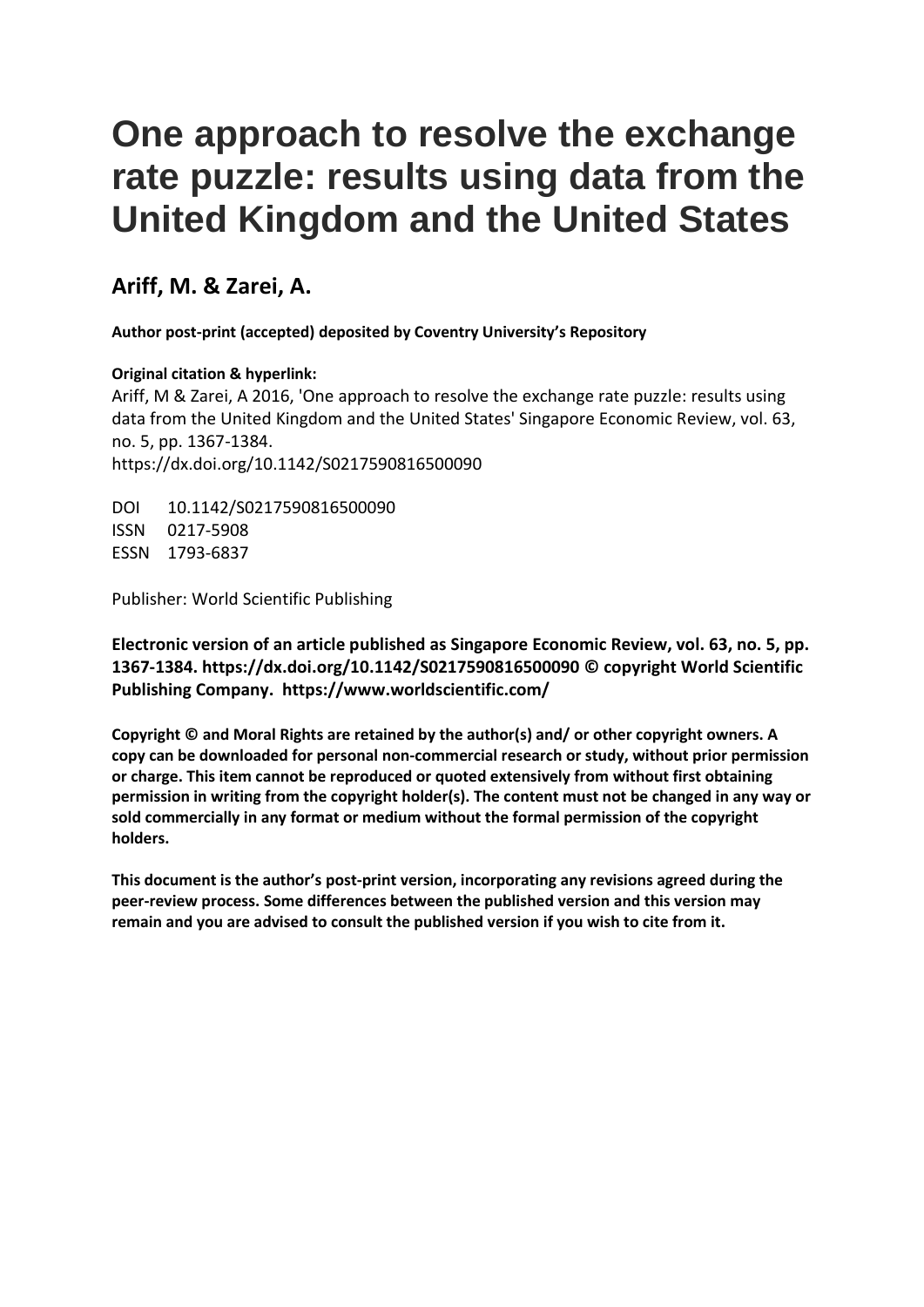# **One Approach to Resolve the Exchange Rate Puzzle: Results using data from the United Kingdom and the United States**

# **Abstract**

We approach a significant research topic in international economics by restating the test procedures in a novel manner consistent with monetary theorems with controls using monetary variables and applying an appropriate econometric methodology to re-examine three aspects of exchange rate behavior. (i) Does the inflation (price) factor affect nominal exchange rate; (ii) Do relative interest rates between countries affect a country's exchange rate; and (iii) Do the *price and interest rate effects* hold if controls for non-parity factors are embedded in tests? The data series for this study are taken over 55 years covering pre-and-post-Bretton-Woods era: a second test was done over the post-Bretton-Woods period only using 30 years of data. Also, the traditional factors of parity conditions are extended in this research to take into account recently theorized and tested non-parity factors related to cash flows. The resulting evidence affirms clearly that both the parity factors (prices and interest rates) and the non-parity factors affect exchange rates significantly over the long run, also over the 30-year period. In our view, these findings extend our knowledge of how currency behavior is consistent with parity *and* non-parity theorems.

**Keywords:** Exchange rate, Non-parity factors, Prices, interest rates, Panel cointegration, Dynamic OLS

JEL Classification: F23, F31, G12

*Acknowledgment*: We like to thank a discussant and the participants at the 16-th Malaysian Finance Association conference in June, 2014 for their useful comments on an earlier version of this paper. We have also received very useful comments from discussant at the World Finance Symposium in Singapore in December, 2014. Several useful comments of the blind review process helped us to reanalyse and report further findings in a revised paper: we thank the Editor Euston Quah for this help. For any errors, the authors take sole responsibility.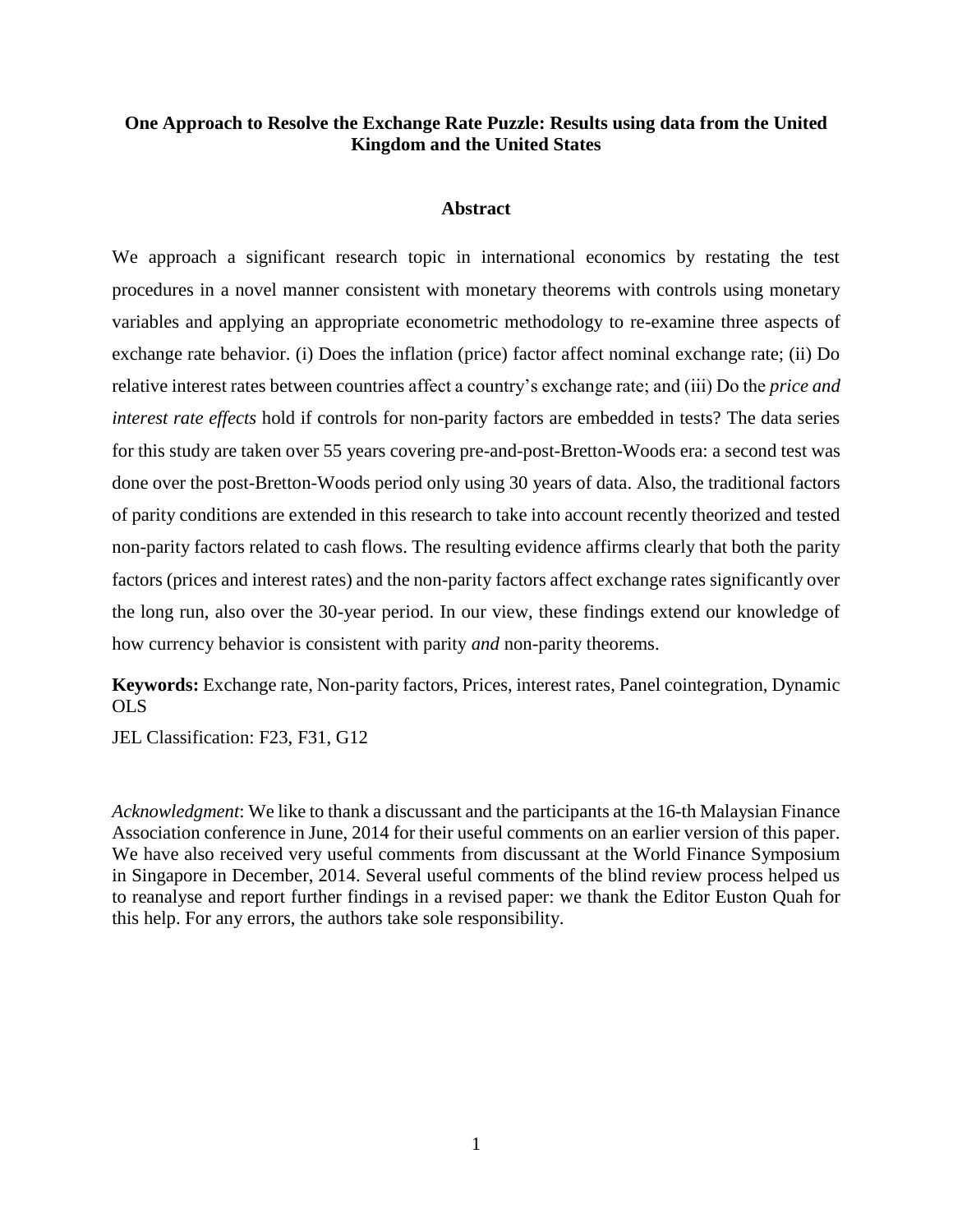## **1. Introduction**

Bahmani-Oskooee *et al.*[\(2009\)](#page-24-0) dubbed the lack of support for parity theorems as an unsolved *"*puzzle*"*. Hence, this research is motivated to explore why there is a lack of support especially for the purchasing power parity (PPP) by revisiting the parity theorem research literature and applying in our research more appropriate and powerful econometric tests. We report findings in this study by providing quite strong supporting evidence consistent with both the PPP and the International Fisher Effect (IFE) as to their influences on the exchange rates of the United States (US) and the United Kingdom (UK) over a long period pre- and post-Bretton Woods. Both prices and relative interest rates have been shown to have significant effects on the nominal exchange rates, which we view as a strong support for the parity theorems: there is only a week support for purchasing power parity.

The focus of this paper is therefore on two major theories on exchange rate determination: [Cassel](#page-24-1)  (1918) for PPP and [Fisher \(1930\)](#page-24-2) for IFE. Despite the fact that these theories have been applied in most studies as well as in practical policy decisions in a variety of contexts, there is still no unanimity on the theory-predicted results. (i) Does PPP factor affect exchange rate; (ii) Does IFE affect exchange rate; and (iii) Do PPP and IFE hold if controls for already-known non-parity factors are embedded in our tests? The data series for this study are taken over a 55-year period. Also, to the traditional factors of parity conditions, we add the recently theorized and tested nonparity factors in this research.

Several other theories that exist in international economics from monetary side of economics predict how exchange rates are determined, although, to-date, there is scant support in almost all studies for the prediction that relative prices have a statistically significant effect even in the long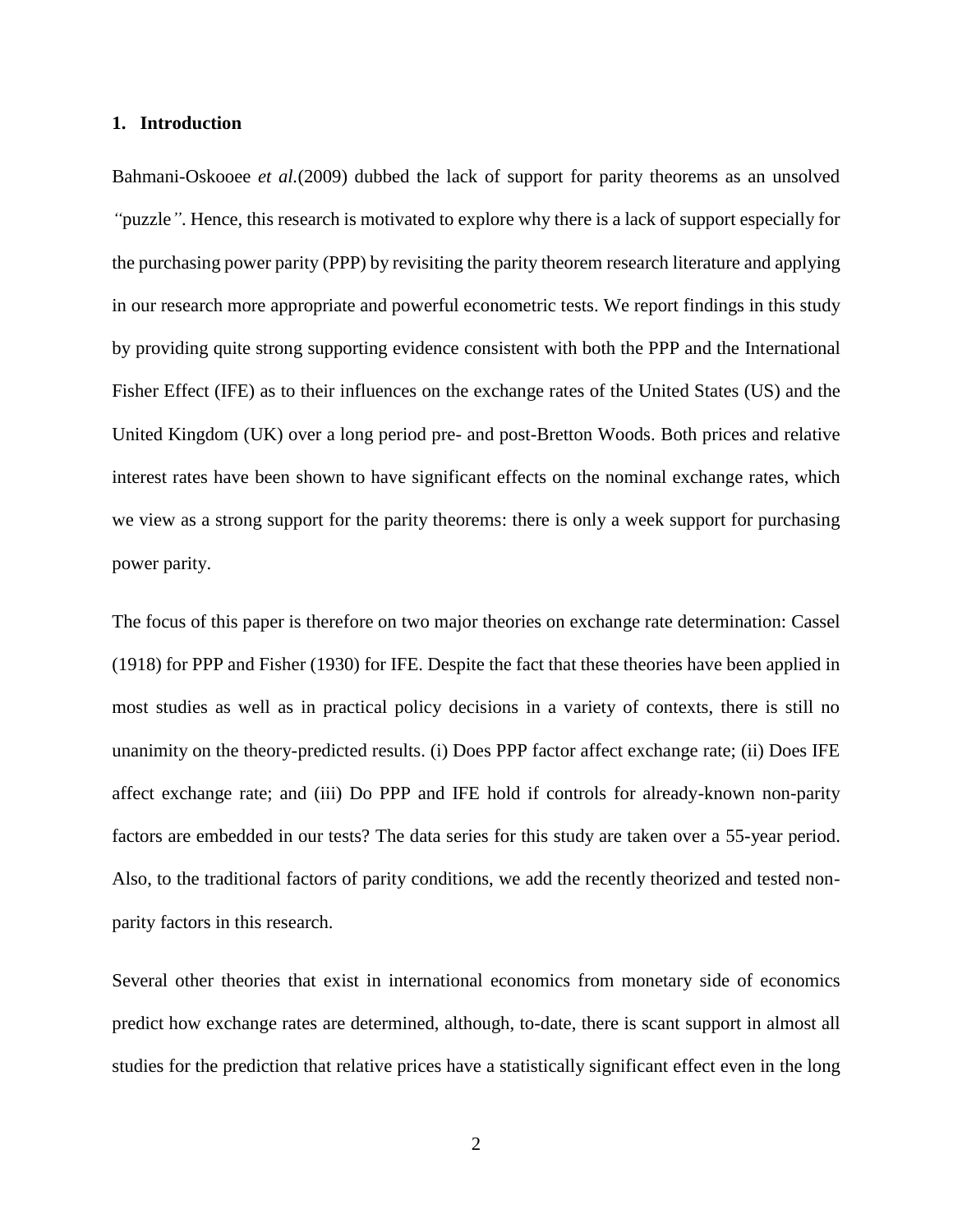run, let alone short run. This then calls for a novel approach to re-examine the exchange rate pricing behavior in the two most popular currencies using a long-length time series with more up-to-date and appropriate econometric approach. This paper explains the new approach, the appropriate models and the resulting findings.

The rest of the paper is organized into five sections. The next section is a very brief statement of the theories on exchange rate behavior from the vast literature on this topic. The third section provides a quick summary of empirical literature that appears to suggest that there is lack of evidence to support the PPP theory predictions. The data sources and tests are explained in the fourth section. The findings are reported in the fifth section as two tests using a full-length data and a short period of 30 years data and the paper ends with a summary in section 6.

# **2. A Review of Exchange Rate Literature**

 $\overline{a}$ 

Existing studies suggest large variations in several currency exchange rates under the free-floating system, which started in earnest in 1973, after the breakdown of the Bretton Woods monetary arrangement. Researchers have begun to re-examine the exchange rate behavior again especially after the Global Financial Crisis (GFC) in 2008-9, after which the currency trading volume has jumped almost 60 per cent (up to \$4 trillion in 2010, and \$5.3 trillion in  $2013$ )<sup>1</sup>. There is fresh interest on both theoretical and empirical studies of exchange rate determination. Under the monetarist approach of exchange rate determination, the PPP and IFE are assumed to fully explain how currency exchange rates are determined whereas the prior literature by failing to uphold the theorems led to the issue being labelled a "puzzle". We aim to show that with proper

<sup>&</sup>lt;sup>1</sup> Information is obtained from the survey of Triennial Central Bank as of April 2013.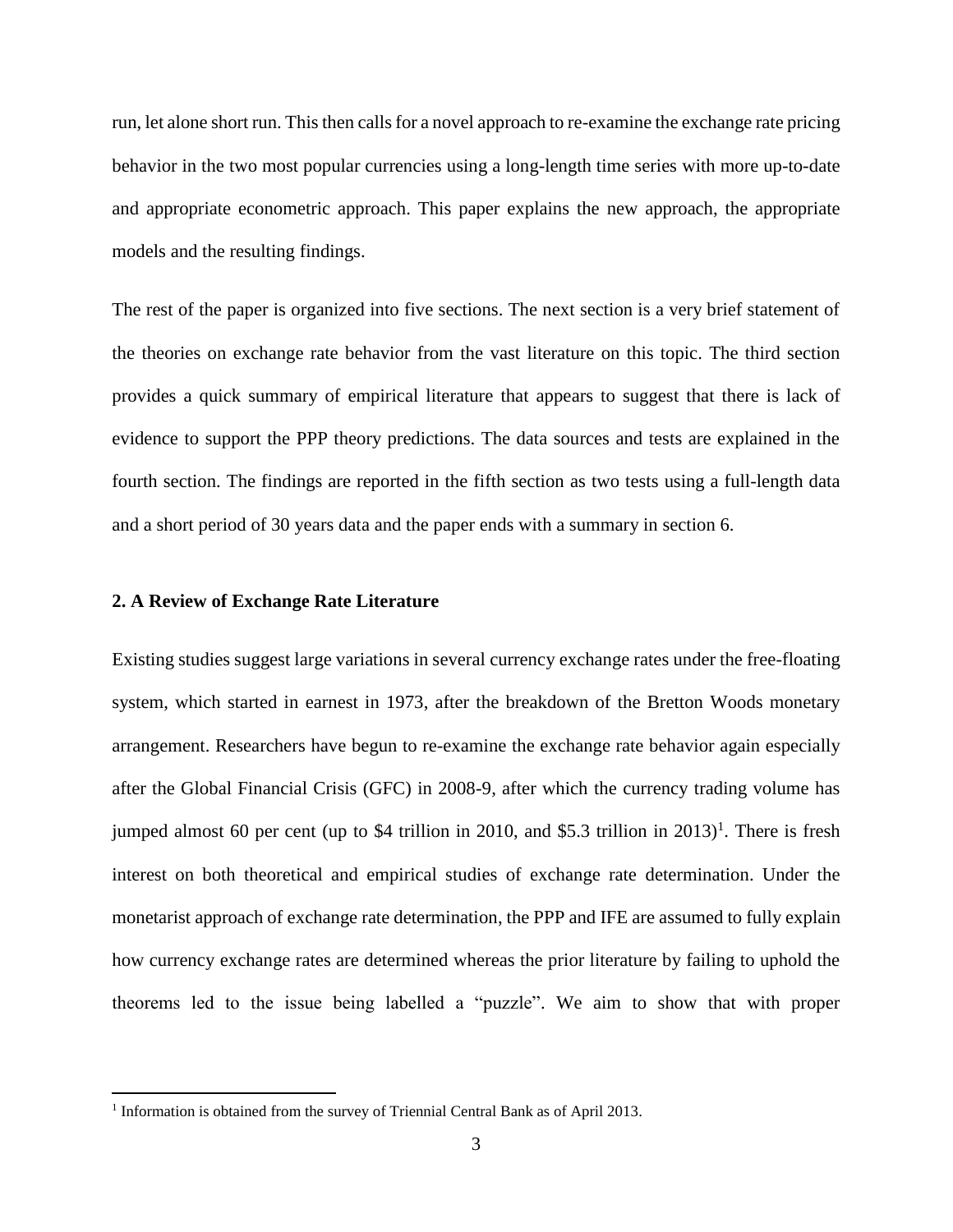transformation of variables and applied econometrics, the two-factor in parity theorems can fully explain exchange rate changes. Recent researchers have added few non-parity factors [\(Ho & Ariff,](#page-25-0)  [2012\)](#page-25-0) to the two parity factors from monetary theories. In so doing we will also try using a multifactor model (in conformity with a strand of literature) to see if that model is as good as the simple parity-alone model.

Scant evidence is available that the PPP holds in the short-run although, using a novel approach, one study [\(Manzur](#page-25-1) *et al.*, 1995) provides support for a long-run equilibrium only. There is ample literature supporting IFE on the exchange rate [\(Edison](#page-24-3) *et al.*, 1999). Hence, the literature relevant to this study is from studies on inflation and interest rate differences *as well as* known non-parity factors. Our review of literature is limited to these factors.

## **2.1 Purchasing Power Parity**

The PPP suggests that the exchange rate is periodically affected by the relative price differences in traded goods/services across any two trading partner countries [\(Cassel, 1918\)](#page-24-1). PPP is often said to have originated in Spanish literature on inflation during the periods of gold importation from the New World. It examines the relationship between the exchange rates across different countries. It asserts that inflation, measured as price differentials across any two trading countries, should be offset by exchange rate changes. Hence, any two identical goods produced in any two countries are said to have a similar base price, as stated by the law of one price for the same basket of goods traded across two economies with different currencies.

Scholars in international finance and macroeconomics have found PPP's potential for a wide range of applications especially in the post-Bretton Woods era. It also provides a basis for international comparison of income and expenditure under an equilibrium condition, given an efficient arbitrage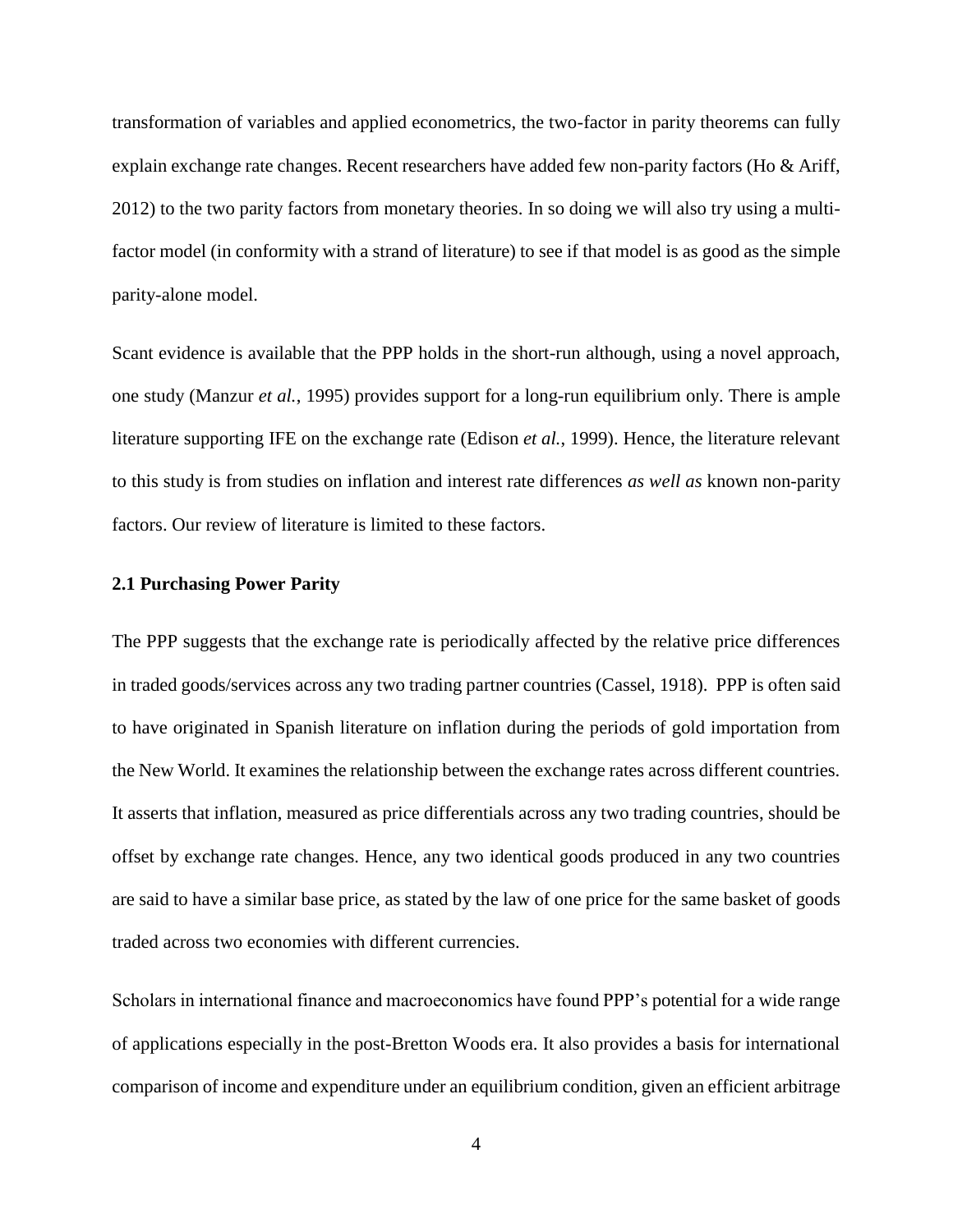in goods traded. Most importantly, it is a theory for short-run as well as long-run exchange rate determination [\(Ho & Ariff, 2012\)](#page-25-0), whereby the authorities would set or steer a nominal exchange rate that satisfies international competition.

The relative version of PPP states that a country's currency will be adjusted based on the ratio of the rate of inflation and its trading partner's inflation rate. Subject to periodic fluctuations of real exchange rates, there is a possibility for the relative PPP to hold in the long run but not the short run. This study uses the relative version of PPP as in the following equation:

$$
\ln E_{jt} = a_j + b_j \ln \left(\frac{P_t^d}{P_t^f}\right)_{jt} + \mu_{jt} \tag{1}
$$

where, E is the Exchange rate of country j over time period t,  $P^d$  is the Domestic prices, and  $P^f$  is Foreign prices.

## **2.2 International Fisher Effect**

A linkage between interest rate and inflation is postulated in a so called *theory of interest* [\(Fisher](#page-24-2)  (1930) which predicts that the nominal interest rate is equal to the summation of real interest and expected inflation rates dubbed the Domestic Fisher Effect. There is a further prediction that such a behavior would also lead to the interest rate differences between any two nations would be met by a corresponding change in the nominal exchange rate. The relationship between interest rates and inflation is one to one, assuming a world of perfect capital mobility with no transaction costs involved. Furthermore, the real interest rate is assumed to be unrelated to the expected inflation with its value determined solely by real economic factors such as capital productivity and investor time preference. This hypothesis plays a crucial role, given the fact that, subject to the correlation between real interest rate and inflation, the nominal interest rate will not be fully adjusted after a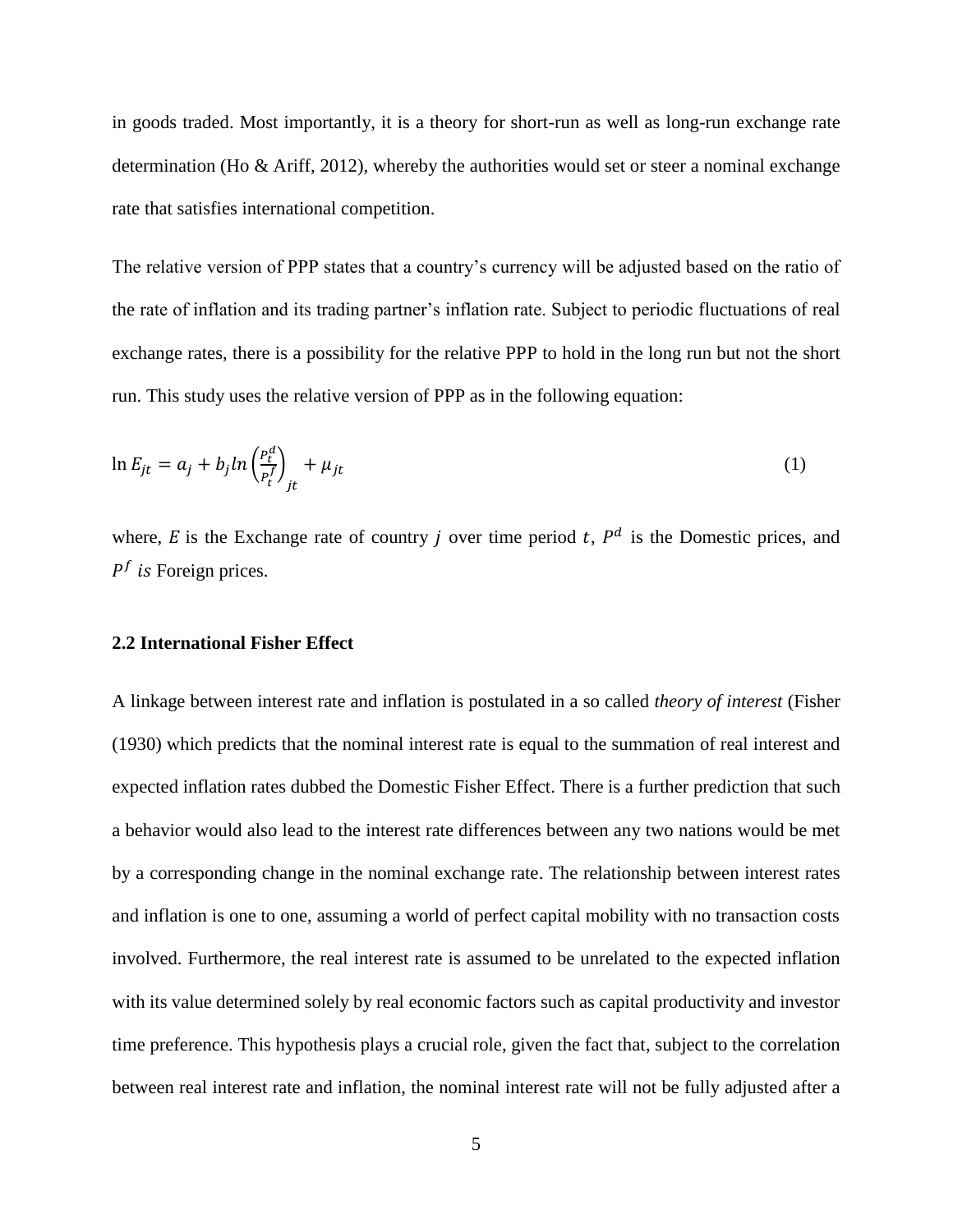change in the expected inflation. A large number of studies have been conducted on the IFE theory. The early studies go back to the 1980s. There is still evidence of several mixed results concerned the IFE theorem.

As a general rule, the law of one price in the PPP holds when there is equilibrium in foreign exchange markets, whereby deposits of all currencies possess an identical rate of return. Any change in a country's interest rate will create disequilibrium in its currency requiring long-term adjustments of the other country's exchange rate to restore the new equilibrium. In other words, the ratio of changes in exchange rates is determined by the ratio of domestic to foreign interest rate (relative interest rate) as shown in the following equation:

$$
\frac{E_{t+1}}{Et} = \left(\frac{1+i_t^d}{1+i_t^f}\right) \tag{2}
$$

where  $i^d$  is the domestic interest rate,  $i^f$  represents foreign interest rate, and E is defined as in Eq. (1).

Accordingly, the IFE states that the interest rate differences across countries are unbiased predictors of any future changes in the spot nominal exchange rates. Tests on this theorem suggest that the interest rate differences are correlated significantly with exchange rate changes, although most tests show that, due to under-specification of the relationship, the explained variation is very low as shown by low R-squared values. Hence, there is also a need to re-examine if such test results are due to simpler methodology used in prior research.

# **2.3 Non-Parity Factors**

There have been several important studies exploring if one or more non-parity factors are also relevant for exchange rate movements, given the lack of explanatory power of the monetary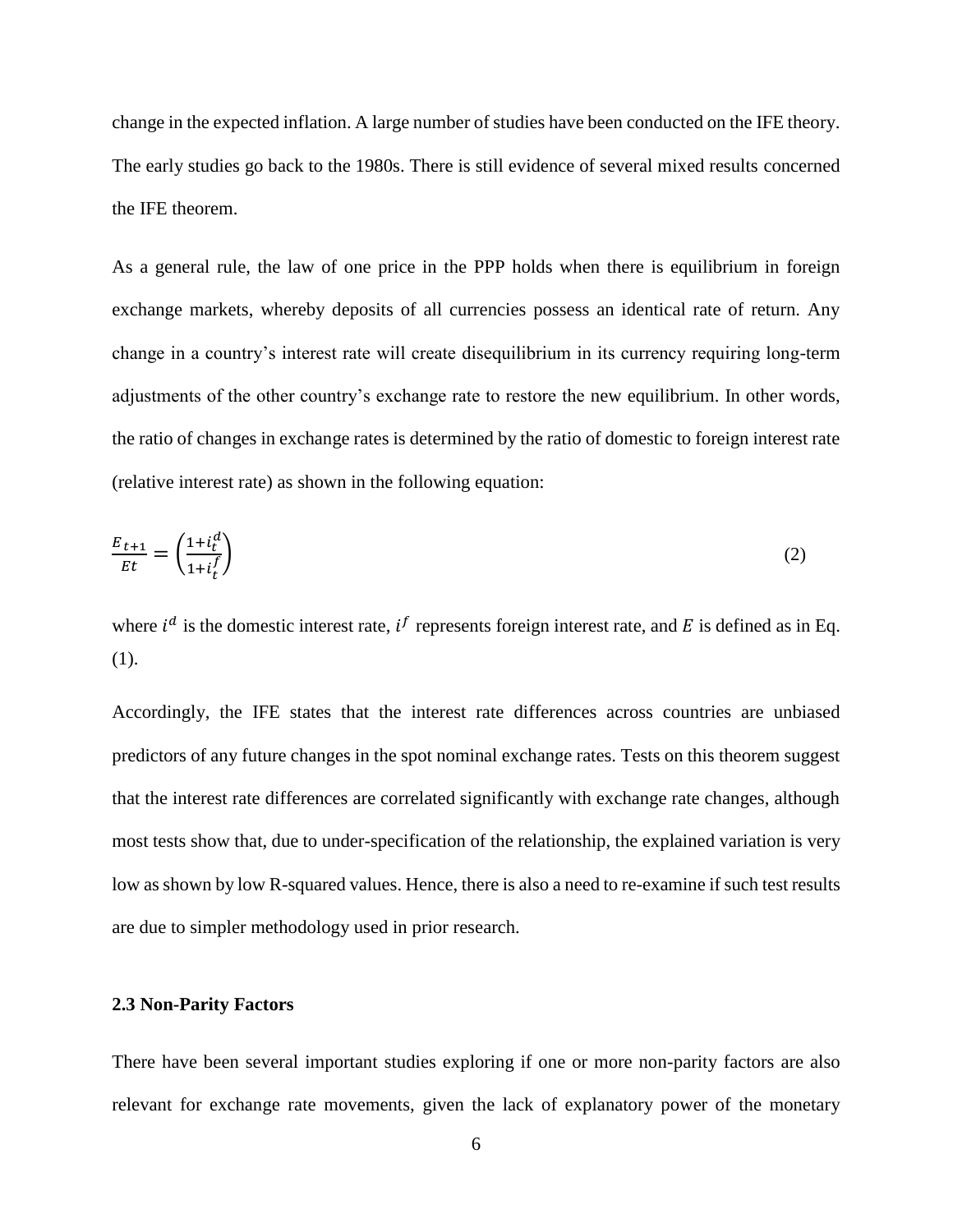theorems with two parity conditions. Several other such factors are tested in another study, Ho and Ariff op cit., identifying few key non-parity factors as being relevant to theory-building on exchange rates. Hence, this study incorporates some non-parity factors as control variables in the tests of parity theorems. Thus, we believe that the introduction of a fully-specified model would lead to robust results on exchange rate behaviour compared to the existing US studies limited to the parity factors only. Hence, the resulting findings may provide fresh insights on the very old issue of parity factors.

# **3. Empirical Evidence on Parity Theories**

#### **3.1 Purchasing Power Parity**

Because the nominal prices are unstable or may be sticky and the nominal exchange rates are subject to wide fluctuations as the result of volatilities in flows of capitals, goods and services, the short-run equilibrium is often explained as not likely to hold. However, several empirical concerns have risen about this position of the literature. For example, if interest rates, which are also subjected to other effects, are holding in short-run, why is there lack of evidence for similar behavior for inflation? The mixed evidence on PPP equilibrium can be attributed to the modeling of exchange rate determination and sources of disturbances to real exchange rate.

The basic empirical studies on PPP before the 1980s are mostly concerned about the tests of absolute PPP with results rejecting the PPP hypothesis. The most influential study of this type [\(Frenkel, 1976\)](#page-24-4) obtained estimates of respective coefficients that would not suggest a rejection of the null hypothesis, even considering that the sampled countries in the study are among high inflation economies.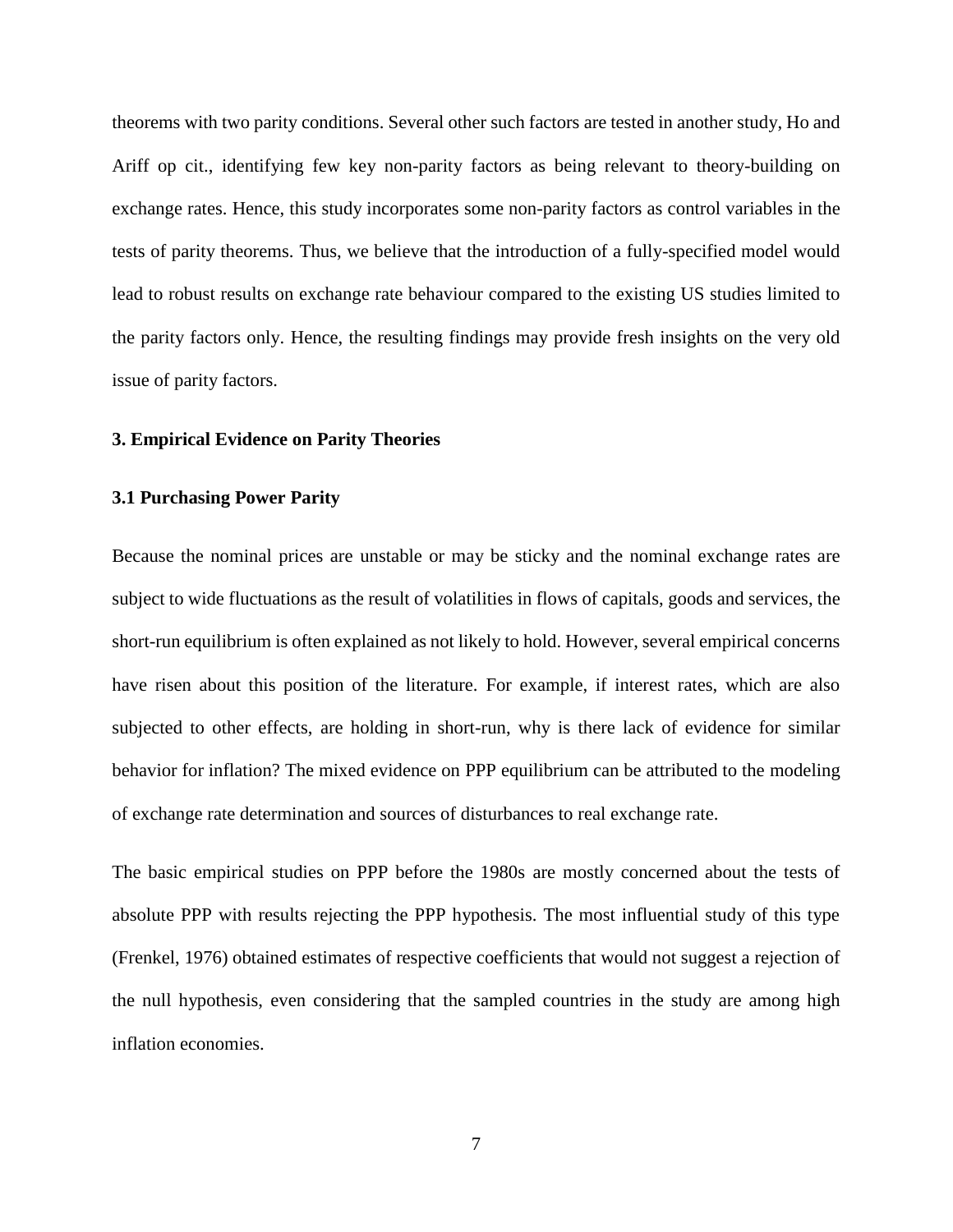A large number of studies in the late 1970s failed to validate a significant PPP relationship, mainly due to the non-stationarity nature of the residuals, as we have come to discover since the 1980s. In particular, while these studies failed to confirm the unit root or the stationarity property of the residuals, the relationship between the respective variables (nominal exchange rates and relative prices) was mismeasured resulting in spurious regression parameters. Accordingly, in the early1980s, researches began to test for stationarity using newly developed unit root tests known as Dickey-Fuller's ADF test [\(Dickey](#page-24-5) *et al.*, 1981). The ADF test despite its revolutionary move, still failed to strongly support the presence of significant PPP in nearly all studies of unit root tests using cross country data for the free floating period, except only a few evidences of long run PPP behavior, given that the real exchange rate deviations from its mean value are only temporary in nature. Such a failure was basically attributed to the limited power of the tests employed, especially in small samples using the simulation exercises (Levin *et al.*[, 1992\)](#page-25-2).

Towards the late 1980s, researchers attempted to overcome the problem of low power by taking advantage of long horizon time spans of data. By using an error-correction model [\(Edison, 1987\)](#page-24-6), researchers analyzed the dollar-Pound sterling data over a long period and found slightly higher degree of significance for the PPP. Consistent with this study, a large number of other studies in the early 1990s attempted to test for PPP reliability over longer time horizons (something we do in this study) while using a number of new and sophisticated methods such as cointegration, variance rations, fractional integration as well as error correction models. The results of these studies favored the PPP predictions: these also supported the real exchange rate mean-reverting behavior [\(Rogoff, 1996\)](#page-26-0). [Mollick \(1999\)](#page-25-3) uses data for Brazil and analyzed long time period data over 1885 to 1990. The results, however, were mixed: the unit root hypothesis was not rejected by the formal unit root tests, while, the trends of time series favored a stationarity of the variables.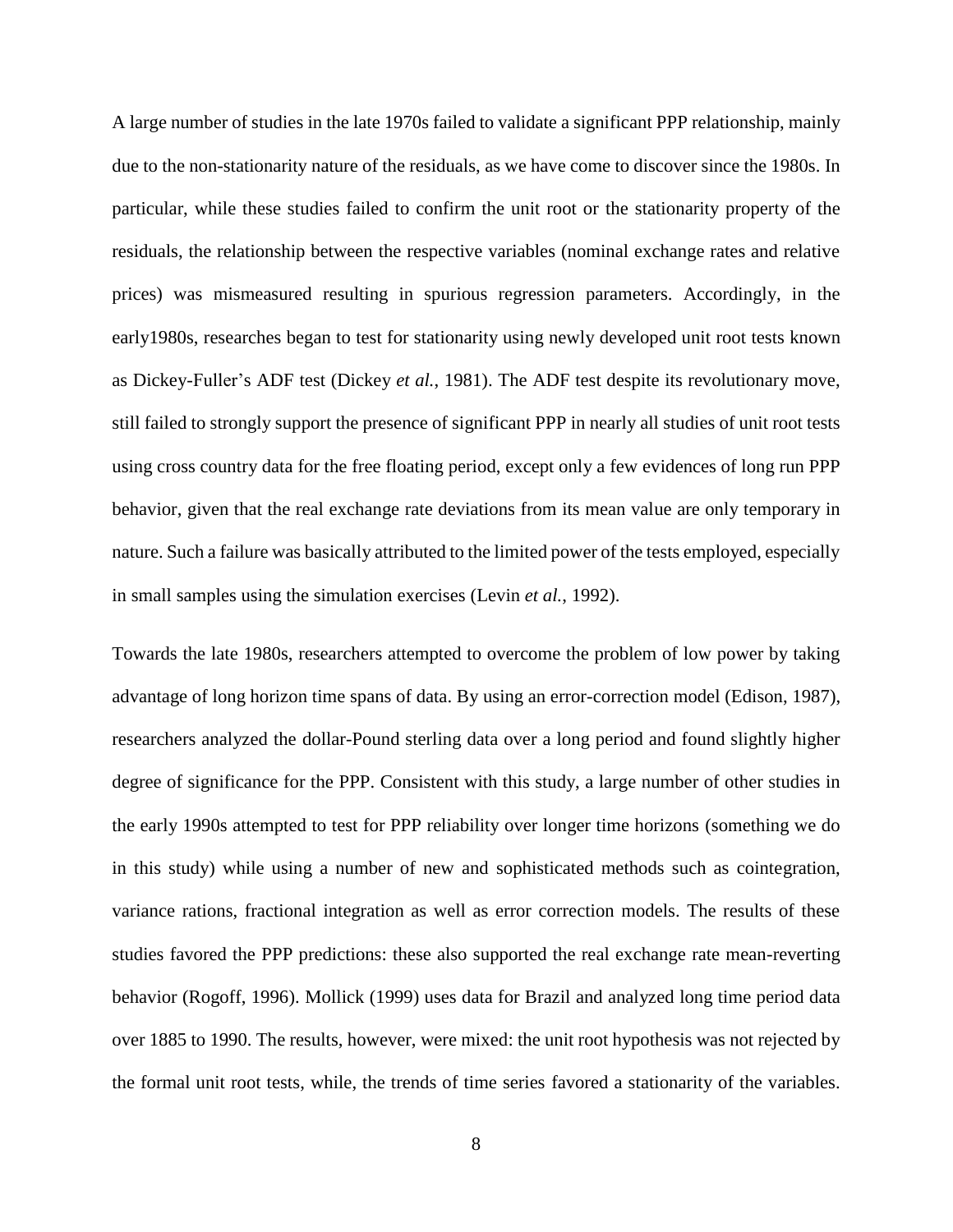Autoregressive processes used in the model yielded robust and satisfactory estimation of the real exchange rate compared with regression methods.

Consistently, [Lothian](#page-25-4) *et al.* (1996) applied the annual real exchange rate data of franc-sterling and dollar-sterling for a total of two centuries. The results for such a long time period were satisfactory by rejecting the null hypothesis of unit root test using both ADF and Phillips-Perron (PP) test [\(Phillips](#page-25-5) *et al.*, 1988). Also, in a separate study, [Lothian](#page-25-6) *et al.* (2000) supported their belief about the PPP reliability over long run and a method of faster estimation of mean reversion speed for the real exchange rate. [Andersson](#page-24-7) *et al.* (1999) came out with a panel unit root test, through which the null hypothesis of no co-integrating relationship between the domestic and foreign price levels was rejected for some of the sampled countries. Using a relatively similar small sample as the one applied by [Andersson & Lyhagen \(1999\)](#page-24-7) with long time horizon for real exchange rate data of 21 countries, [Shively \(2001\)](#page-26-1) found evidence of consistent PPP relationship to add up another satisfactory result for longer time periods.

Concerning the results obtained for the holding of PPP, after three decades of floating exchange rates, there is still evidence in various studies in that the strong prediction of PPP is not borne out in tests.

## **3.2 International Fisher Effect**

The relationship between real interest and real exchange rates is highlighted in several studies using post-Bretton Wood data. One primary and yet well-known model of exchange rate is *the sticky price model* of [Dornbusch \(1976\)](#page-24-8) which suggests that, under a flexible exchange rate framework, prices of goods in a country are subject to slower (stickier) adjustments than those of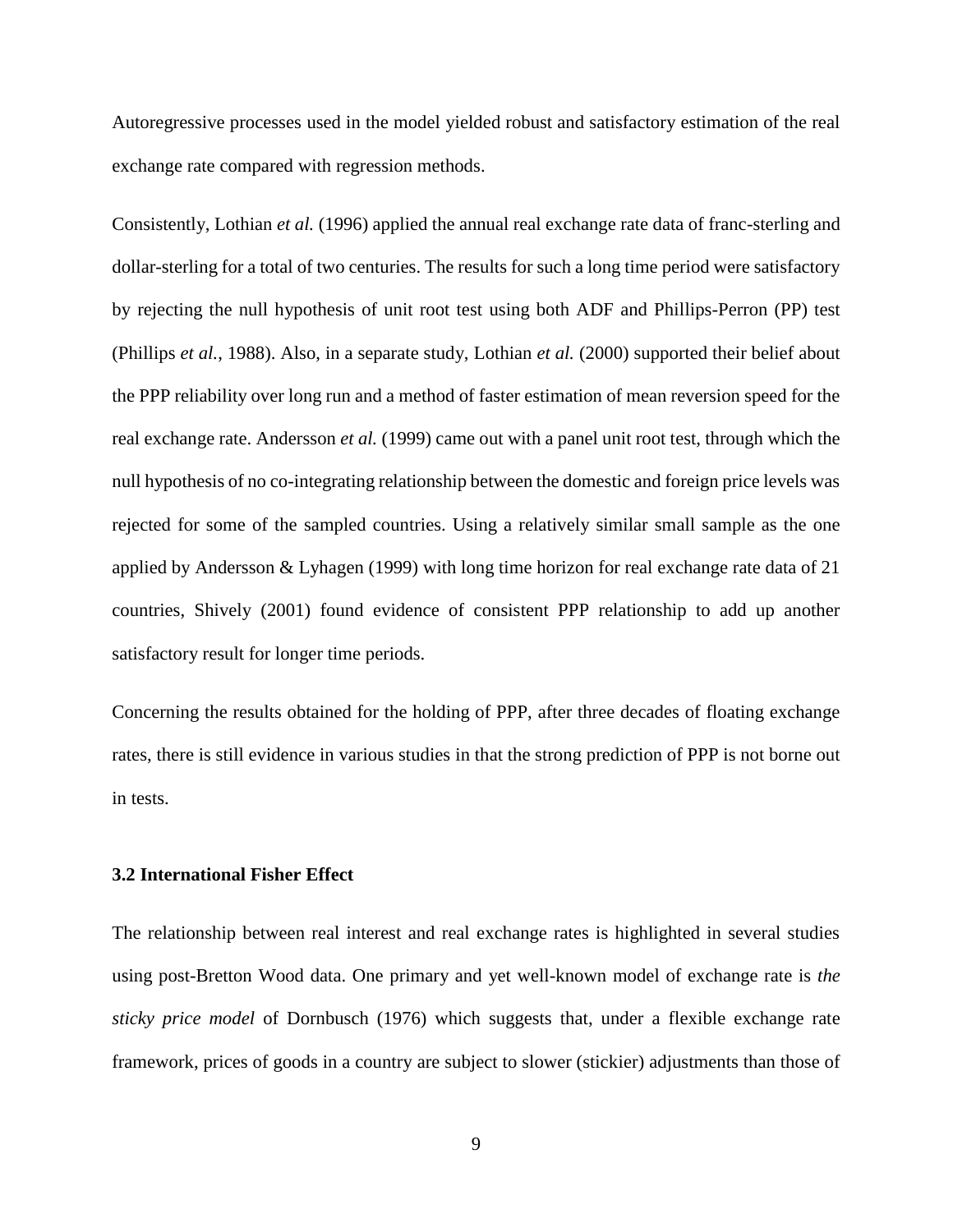capital assets, thus initiating arbitrage opportunities in the short-run, as suggested by the IFE (see Manzur & Ariff, 1995 identifying the time periods for stickiness).

Apart from the models, there is evidence of several important studies on the correlation of real interest and exchange rates with several different assumptions. [Mishkin \(1984\)](#page-25-7) considered the equality of real interest rates across a sample of major economies unlike the finance theory which indicates that risk premium for comparable securities in different currencies of denomination may differ from each other's. Likewise, [Mark \(1985\)](#page-25-8) tested for the conditions of high capital mobility and equality of short term *ex ante* real interest rates and net of tax real rates among flexible and specific market-linked exchange rates. The results are consistent with those of Mishkin in that the IFE hypothesis of parity conditions was rejected considering its joint relationship with the *ex-ante* PPP.

Large number of critics made obvious conclusions that there is lack of support for some of the theories concerned with the test validity and with a view that the cointegration of real returns are not tested in Mark & Mishkin's study. Other studies tried to control for the drawback by introducing tests of cointegration. Notably, the two-step method of Engle-Granger test of cointegration was applied in several preliminary studies in the late 1980s and in the early 1990s in order to examine how the real exchange rates are cointegrated with real interest rates [\(Meese](#page-25-9) *et al.*[, 1988;](#page-25-9) [Edison](#page-24-9) *et al.*, 1993; [Throop, 1993\)](#page-26-2). After applying the maximum likelihood estimation method for the Johansen co-integration test, the results became somewhat more favorable to support the theory [\(Johansen](#page-24-10) *et al.*, 1992; [Edison & Melick, 1999\)](#page-24-3).

Similar to the PPP, there is evidence in several empirical studies that long-run relationship between exchange rate and interest rate changes appears to hold well [\(Hill, 2004\)](#page-24-11). On the other hand, in the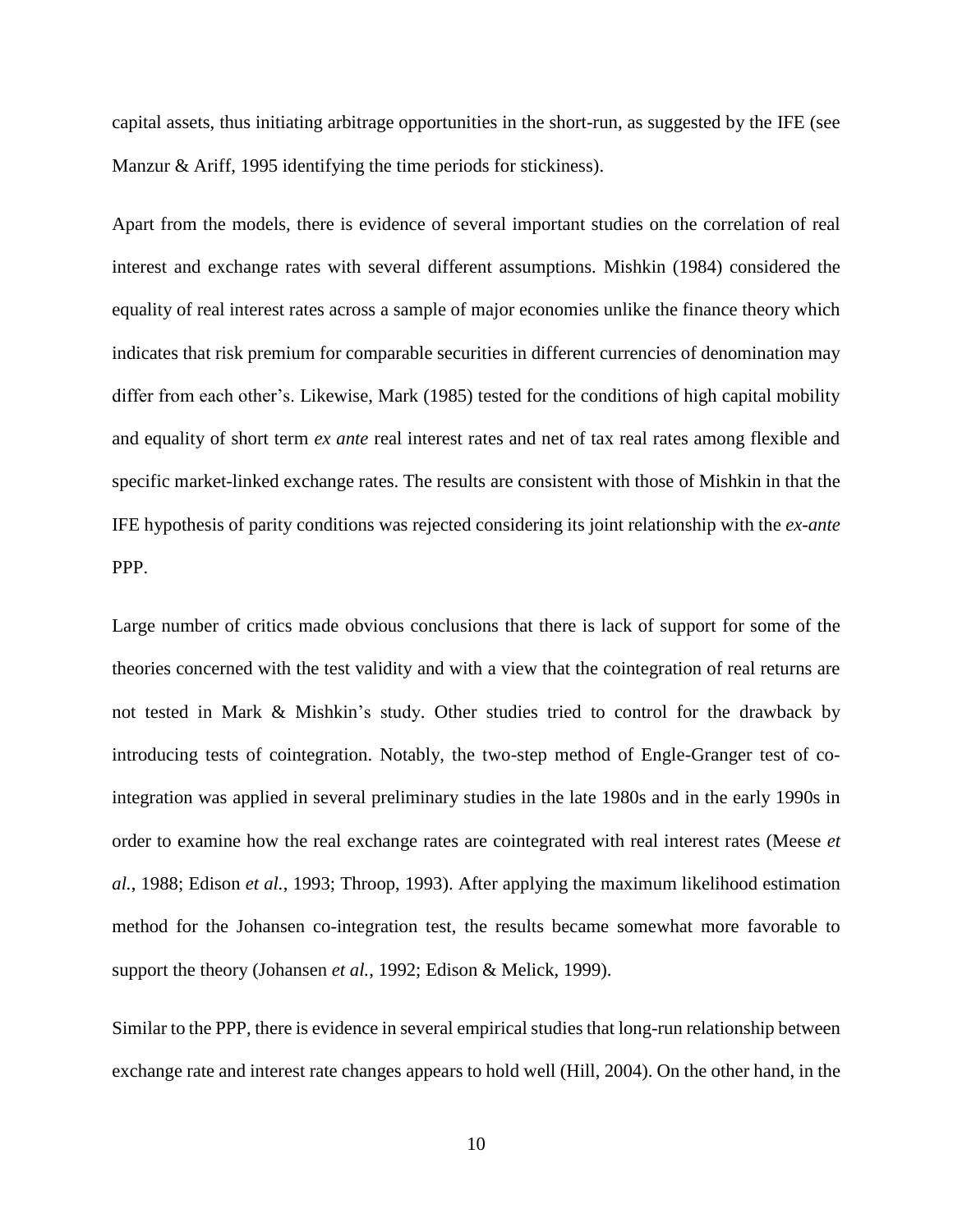short-run, the IFE has not been proven to hold [\(Cumby](#page-24-12) *et al.*, 1981). Such mixed evidence motivated us to reconsider the re-testing also for IFE.

## **3.3 Non-parity Factors**

While these theories are generally treated as general equilibrium conditions - known as parity theorems - researchers have recently identified a number of other-than parity factors, as also influencing the exchange rates. Given the lack of strong evidence for full explanatory power of parity factors as determinants of exchange rate behavior, these so-called 'non-parity' factors are gaining significant popularity in recent years in exchange rate studies.

The level of international reserves of a country is one of the significant determinants of exchange rates[\(Frankel](#page-24-13) *et al.*, 1996): this comes from the Philip's Curve effect long observed in international economics studies. A country's currency is subject to movements as a result of unexpected changes in foreign reserves held by the central authority to service the trade bills arising from international trade and also to defend currency during crisis periods. Hence, there is a direct relationship between the currency value and any sort of unexpected changes in the country's reserve or even the level of foreign currency debt. The relationship between level of international reserve and currency value has been tested by a number of scholars [\(Martínez, 1999;](#page-25-10) [Marini](#page-25-11) *et al.*, 2003). They show a significant association between the respective variables.

Cash flows arising from the trade and capital account balances have been shown to have significant effects on exchange rate changes. Thus, these two variables are legitimate as control variables in addition to the others already considered. There are several more variables which are not strictly falling into cash flow type variables consistent with the monetary economics, so we leave out these variables to build a simple model. For example, for currencies affected by the 1997/8 Asian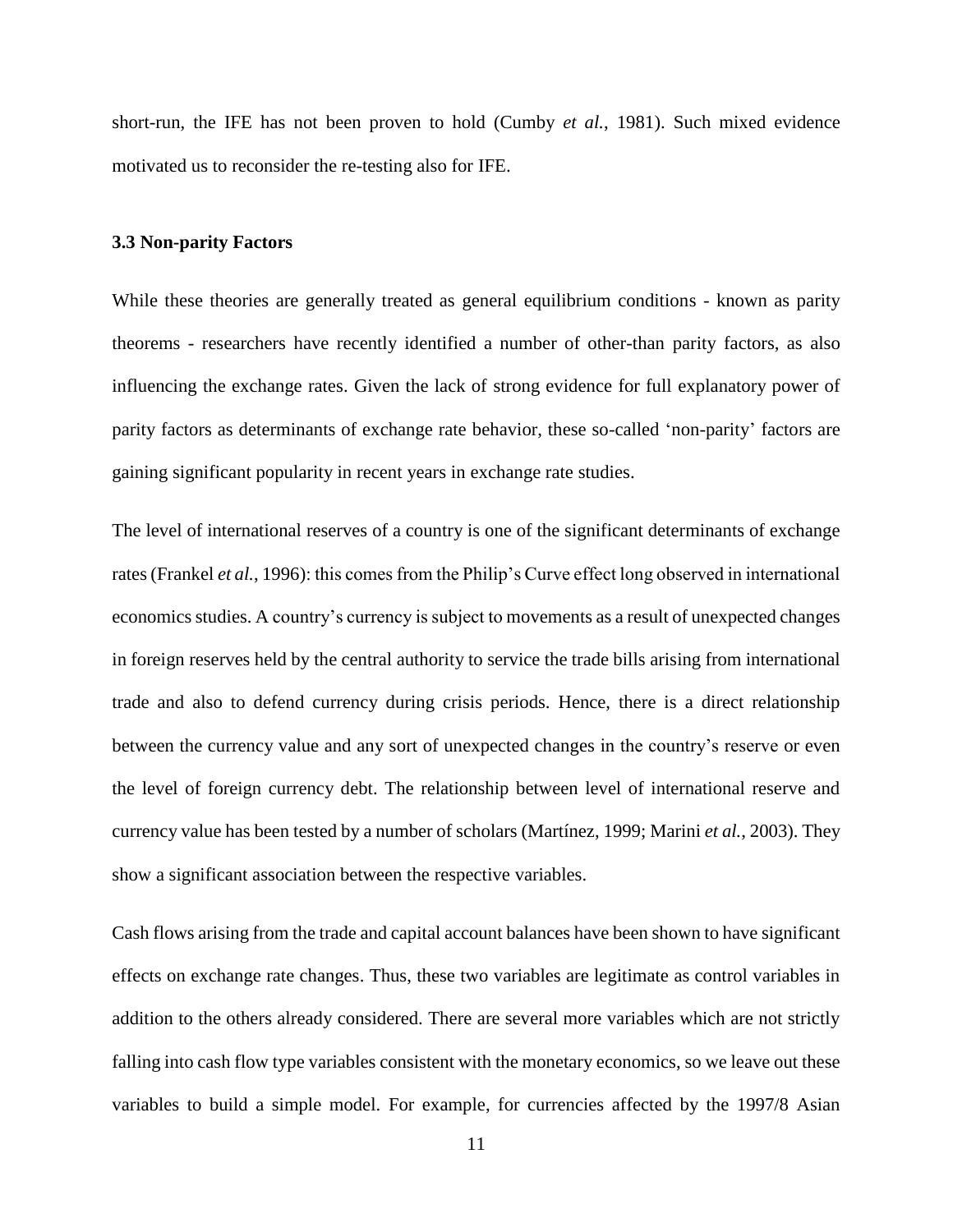financial crisis, the reversal of capital flows, and the resulting current account deficits have been shown as common non-parity factors in that crisis. Therefore these variables should have tremendous impacts on exchange rates. This strand of literature also points out significant explanatory role of current account balances in the determination of exchange rates across several major economies [\(Dornbusch](#page-24-14) *et al.*, 1980; Engel *et al.*[, 1985;](#page-24-15) [Karfakis](#page-25-12) *et al.*, 1995).

The level of capital flows also plays a crucial role in determining the behavior of exchange rates. The accessibility to cash from capital markets has become easier because of new rules and regulations and general reduction of capital controls, leading to improved globalization of cash flows. This is partly relevant to exchange rates, given the freedom in global flows of capital. There are several studies that have identified significant relationship between the level of capital flows and exchange rates changes. Examples are the studies of [Kim \(2000\),](#page-25-0) Calvo *et al.* [\(2003\),](#page-24-16) and Rivera‐Batiz *et al.* [\(2001\).](#page-25-13)

## **4. Research Design, Variables and Modeling**

This research is designed to investigate whether a relationship between exchange rates and parity variables exist, with and without controls for non-parity variables specified in our test models. The data series on variables (exchange rate; inflation; interest rate differences; non-parity factors) are from the US and the UK. We use a long period starting from the post-floating era starting in 1985 to 2014, with 120 quarterly data.

The test model is developed specifying inflation and interest rate difference as parity factors on the right-hand side, and then control variables, which are non-parity factors. In such a full model, a single regression could suffice for tests on estimating the effects of parity and non-parity factors.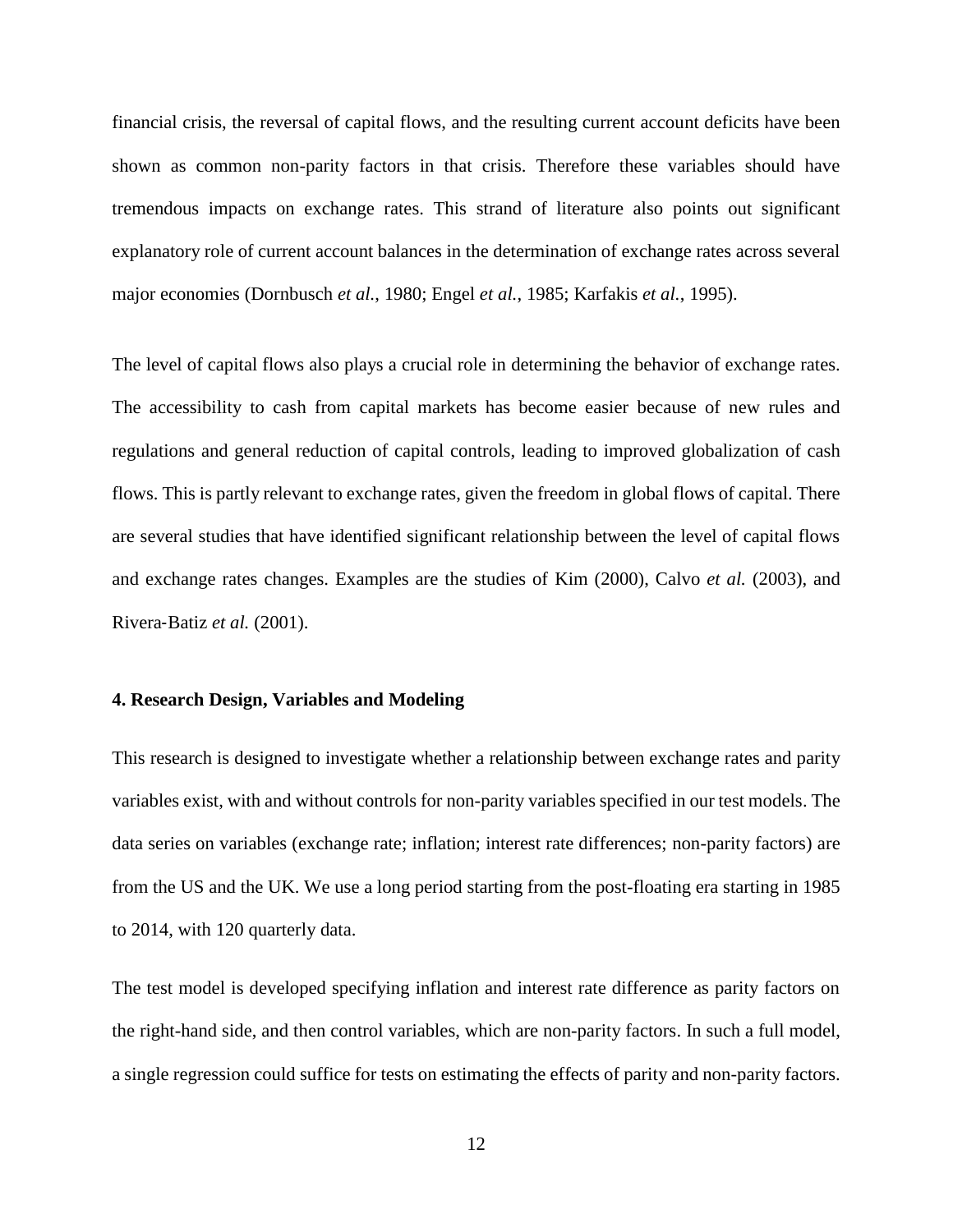The tests are run one for a full 55-year period covering the pre-and-post-Bretton-woods era; the other test is over a shorter span of 30 years in the post-Bretton Woods era. This is equivalent to verify if the shorter period and the longer period results are dissimilar or similar.

We believe that this approach could yield new insights on (i) how exchange rates behave differently in presence of inflation and interest rate changes; (ii) the validity of non-parity factors for the US\$ (USD) and British pound (GBP) exchange rates. During the test periods, both USD and GBP played significant roles as international currencies. Hence, the tests are done using these currencies, and data from the respective economies.

# **4.1 Data, Variable Transformation and Testing**

Data employed in this study are Nominal Exchange Rate (NER), Consumer Price Index (CPI), short-term risk-free (Treasury) interest rates, Total Reserve, Total value of imports, Current Account Balance, GDP, Total value of exports, balance of payment, and net capital accounts. The GDP data are used to standardize other variables. The series are quarterly data over 1985-14. Table 1 provides a summary of variables, with their expected signs in tests. The major sources of data are: *The International Financial Statistics* (IFS) CD-ROM, *Thomson Reuters DataStream,* the *Capital IQ* database. The Consumer Price Index (CPI) is used as a proxy for measuring the purchasing power parity.

# **Table 1: Variable specification, definitions and expected signs**

Table below describes the variables along with their definition and expected signs.

|  | No. Variables | Definition | Expected |
|--|---------------|------------|----------|
|--|---------------|------------|----------|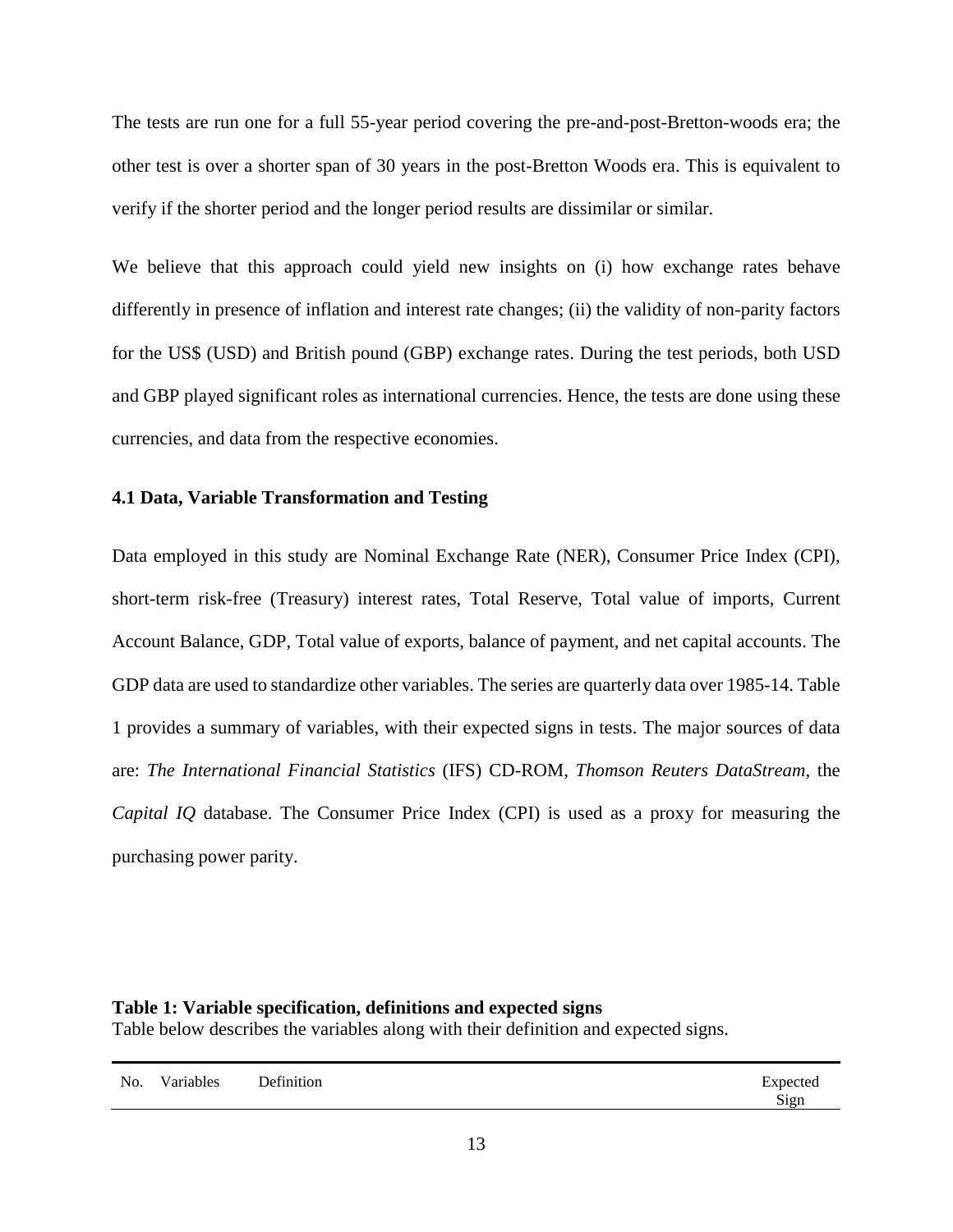|    | <b>LNER</b> | Log of Nominal Exchange Rate over time periods                                                   | Dependent<br>Variable |
|----|-------------|--------------------------------------------------------------------------------------------------|-----------------------|
| 2. | <b>LCPI</b> | Log of Prices over time periods                                                                  | $\pm$                 |
| 3. | <b>RIFE</b> | $(1 + Short-term Real Domestic Interest Rate) / (1 + Short-term Real Foreign)$<br>Interest rate) |                       |
| 4. | TRes/M      | Total Reserve / Total Import                                                                     |                       |
|    | CA/GDP      | Current Account Balance / GDP                                                                    | $\pm$                 |
| 6. | TTrade/GDP  | Total Exports and Imports / GDP                                                                  |                       |
|    | <b>BOP</b>  | Balance of Payments / GDP                                                                        | $\,+\,$               |
| 8. | <b>NCA</b>  | Current Account Balance / GDP                                                                    | $\,{}^+$              |

The CPI measures the prices of a basket of goods available in each country: the US and the UK. The theory of international fisher effect is measured according to short-term risk free interest rates (Treasury bills) for the US dividing by the interest rate for the UK as a measure for the foreign interest rate.

One problem we faced in the cases of the UK and the USA, the variable, Total Reserve, had undergone substantial change around some time period.<sup>2</sup> For additional factors included in the second period, we had data available from 1985, so the test is over the post-Bretton-Woods era.

# **4.2 Modeling**

 $\overline{a}$ 

<sup>&</sup>lt;sup>2</sup> Specifically both central banks sold part of the gold reserves in the face of financial crisis as pointed out by the reviewer. We checked this issue, and found that the series had had substantial reductions in the years suggested by the reviewer: Please see the graph in the Appendix showing that the series had substantial reductions in the time period mentioned by the reviewer. Therefore, the observations we had used already adjusted the series for the sale of gold in the total reserve.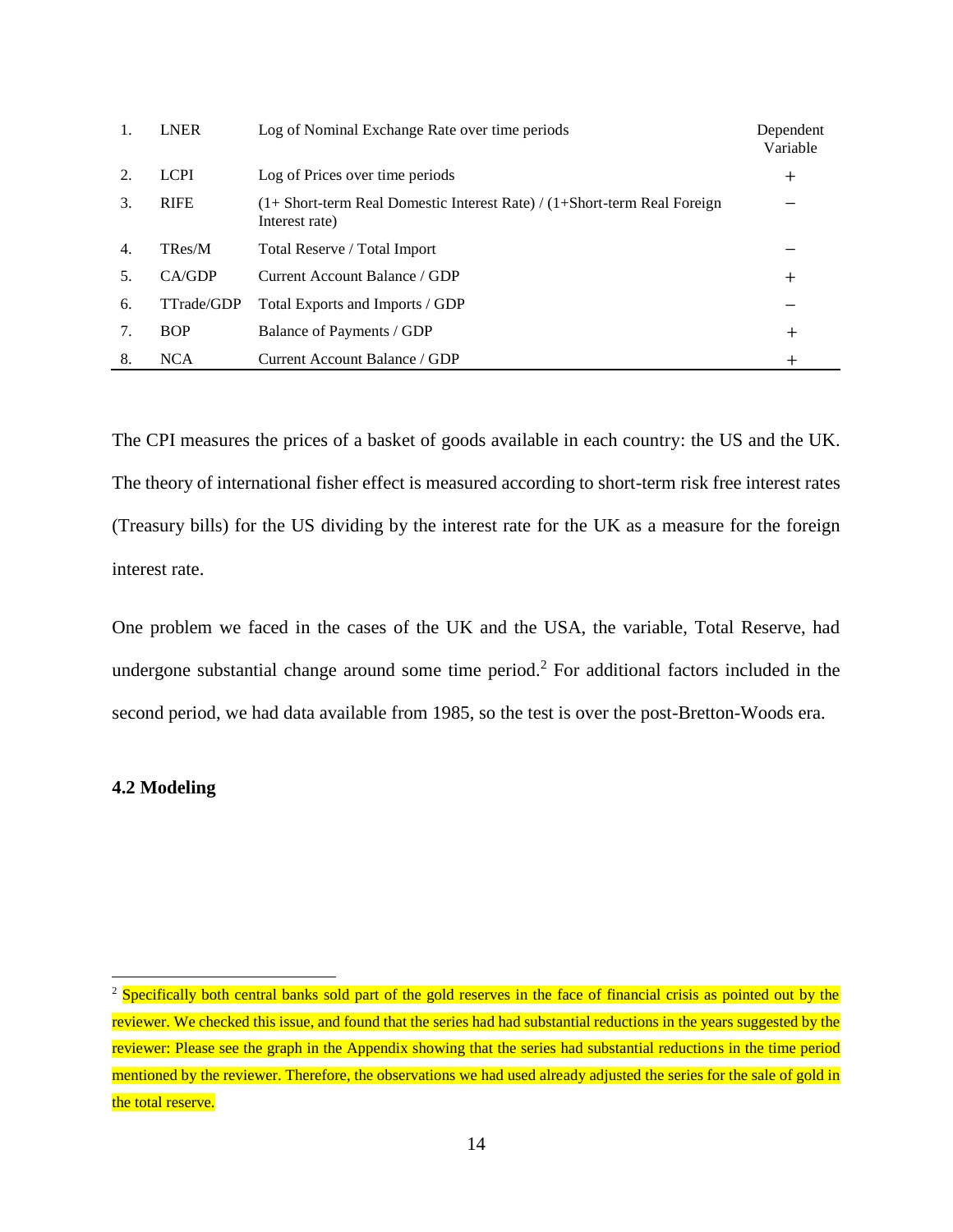The full model for the exchange rate is thus based on a single equation which includes a number of parity and non-parity factors. The following equation is used to test the basic relationship among the variables.

$$
NER_{jt} = \gamma_1 IFE_{jt} + \gamma_2 PPP_{jt} + \gamma_3 TRESM_{jt} + \gamma_4 CAB_{jt} + \gamma_5 TTRADE_{jt} + \gamma_6 BOP_{jt} + \gamma_7 NCA_{jt} + \epsilon_{jt}
$$
\n(3)

where NER represents the Nominal Exchange Rate,  $i^d$  denotes the Real<sup>3</sup> Domestic Interest Rate,  $i^f$ is the Real Foreign Interest Rate, as in the Eq.  $(2)$ , CPI stands for the Consumer Price Index, as in the Eq.  $(1)$ , TRESM denotes total reserve over import,  $CAB$  is ratio of current account balance over GDP, TTRADE represents the total trade as a proxy of total trade (export and import) over GDP, BOP represents balance of payment over GDP, NCA denotes net capital assets over GDP, over time period  $t$ : j subscript refers to country-specific data for the US and the UK. As explained in the Table 1, the variables are standardized by the GDP size, where appropriate.

As a general rule, the validity of co-integrating series is determined by investigating the order of integration of the variables, which by definition, should be similar. One may note that an equilibrium long-run relationship exists between variables (say exchange rate and parity conditions) if the variables are integrated of the same order. Thus, two series are said to be cointegrated if they move in one direction over the long-run: we also apply dynamic OLS (DOLS) as the robustness test of the ordinary panel cointegration [\(Pedroni, 1999,](#page-25-14) [2004\)](#page-25-15). The Pedroni's test

 $\overline{a}$ 

<sup>&</sup>lt;sup>3</sup> The model has included a variable for inflation as the  $ln$  on CPI. Hence, using nominal relative interest rate in the test for IFE would mean that the inflation factor is again included in the second variable. To rectify this, we subtracted the expected inflation from the domestic and the foreign current nominal interest rates so that we test the IFE on the real interest rates.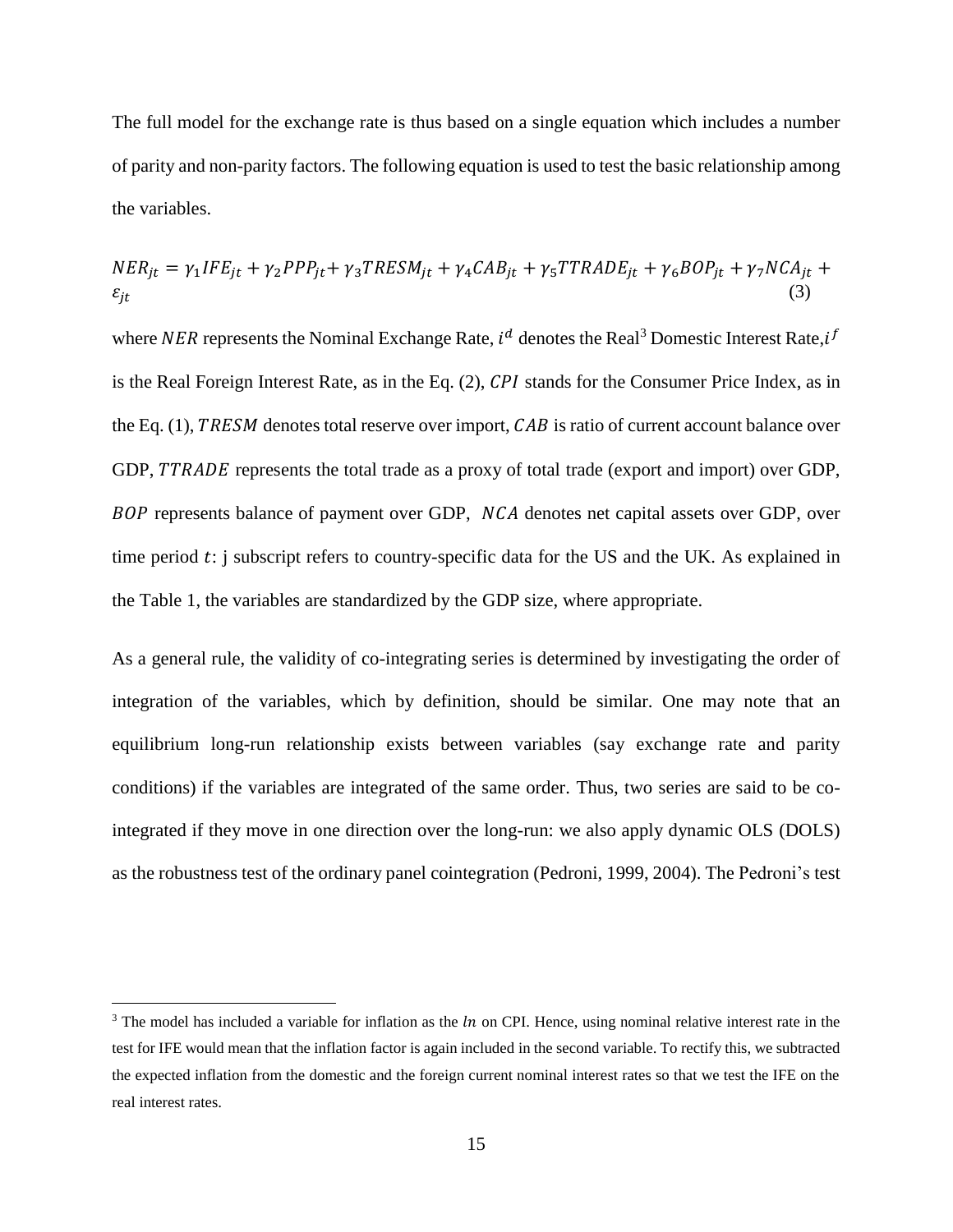has a limit to the number of multiple factors, such that we could only test for a given number of variables.

# **5. Findings**

In this section we present the results and discuss why these results are significantly different from the published studies. The central research question is: Do relative prices *and* relative interest rates have significant impact on nominal US dollar and British pound exchange rates when non-parity factors are embedded in the models we developed? The key results on the test of model is provided for a long-length of 55 years and a shorter 30-year period covering the post-Bretton Woods free floating era.

# **5.1 Descriptive and Diagnostic Statistics**

These statistics in Table 2 suggest that the variable means are very close to zero in most cases because of data transformation. The relative real interest rate is the ratio of two-country interest rates expressed as explained earlier.

# **Table 2: Descriptive Statistics of Variables Used in Test Models**

Table below reports a summary of descriptive statistics on the variables used in this study.

| <b>Variables</b>          | <b>Mean</b> <sup>a</sup> | <b>Median</b> | SD <sup>b</sup> | <b>Skew</b> <sup>c</sup> | Kurt <sup>d</sup> | $\mathbf{J} \mathbf{B}^e$ | <b>Observation</b> |
|---------------------------|--------------------------|---------------|-----------------|--------------------------|-------------------|---------------------------|--------------------|
| LNER (Dependent variable) | 0.553                    | 0.567         | 0.105           | $-0.495$                 | 3.633             | 12.979                    | 226                |
| <b>LCPI</b>               | 0.501                    | 0.501         | 0.527           | 0.000                    | 1.021             | 36.890                    | 226                |
| <b>RIFE</b>               | 0.00004                  | 0.00001       | 0.009           | 0.023                    | 2.596             | 1.554                     | 226                |
| <b>CAGDP</b>              | $-0.024$                 | $-0.023$      | 0.015           | $-0.335$                 | 2.595             | 5.770                     | 226                |
| <b>TTRADE</b>             | 0.097                    | 0.064         | 0.063           | 0.768                    | 2.333             | 26.407                    | 226                |
| <b>TRESM</b>              | 1.146                    | 1.002         | 0.476           | 0.538                    | 2.353             | 14.868                    | 226                |
| <b>BOP</b>                | 0.060                    | 0.000         | 0.150           | 0.824                    | 3.947             | 34.029                    | 226                |
| <b>NCA</b>                | 0.001                    | 0.000         | 0.001           | 1.046                    | 3.543             | 43.995                    | 226                |

Note: <sup>a</sup>Mean represents the average or mean value. <sup>b</sup>SD represents standard deviation. <sup>c</sup>Skew represents skewness. <sup>d</sup>Kurt denotes kurtosis and <sup>e</sup>JB stands for Jarque-Bera test.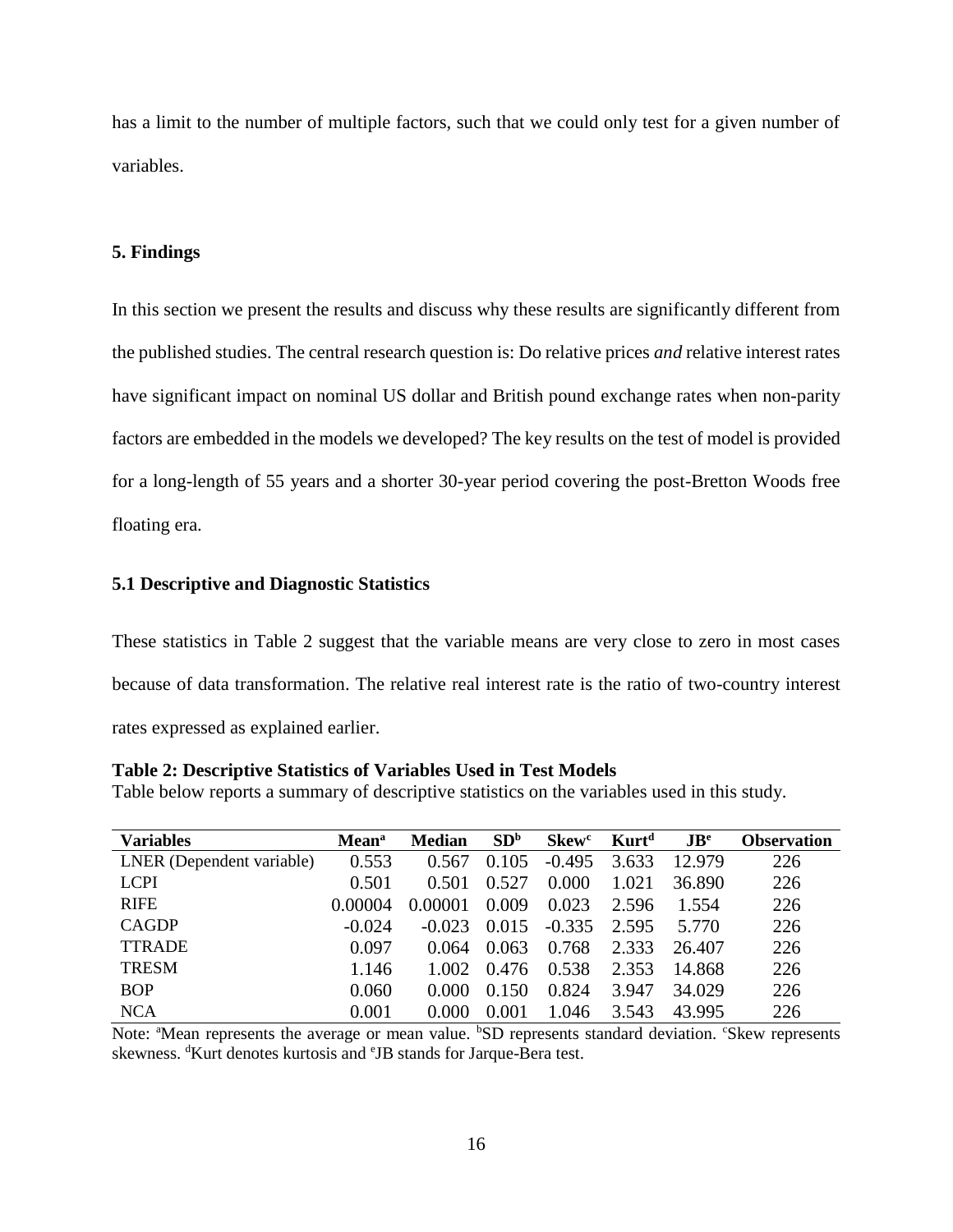The mean and the median LNER (nominal exchange rate) are very close (0.553 and 0.566) with a standard deviation of 0.105. The other variables too are described as shown in the table: for example, the balance of payment was 6 per cent and the net capital flow is 0.1 per cent.

# **5.2 Panel Unit Root and Cointegration Results**

Table 3 reports the order of integration and the stationarity properties of the variables. To do those,

we use two panel unit-root tests of [Levin & Lin \(1992\)](#page-25-2) (LL) and Im *et al.* [\(1995\)](#page-24-17) (IPS).

The panel unit-root test have robust properties compared to pure time-series test as it provides consistent estimates of the true values of parameters when both time and cross-sections tend to infinity. Based on the statistics in the table, we find most of the series are stationary at order 1. The levels data are not stationary except in the cases of total trade (TTRADE) net capital assets (NCA).

| Variables                | <b>Deterministic Terms</b> | <b>LL Statistics</b> | <b>IPS</b> Statistics |
|--------------------------|----------------------------|----------------------|-----------------------|
| <b>Levels</b>            |                            |                      |                       |
| <b>LCPI</b>              | Constant, Trend            | $-0.611$             | 0.252                 |
| <b>LNER</b>              | Constant, Trend            | 1.081                | $-1.631$              |
| <b>RIFE</b>              | Constant, Trend            | 3.768                | $-3.319***$           |
| <b>CAGDP</b>             | Constant, Trend            | 0.678                | 0.163                 |
| <b>TTRADE</b>            | Constant, Trend            | $-3.987***$          | $-3.606***$           |
| <b>TRESM</b>             | Constant, Trend            | 0.314                | 0.180                 |
| <b>BOP</b>               | Constant, Trend            | 3.792                | $-1.291$              |
| <b>NCA</b>               | Constant, Trend            | $-13.409***$         | $-13.340***$          |
| <b>First Differences</b> |                            |                      |                       |
| <b>LCPI</b>              | Constant                   | 5.739                | $-2.248**$            |
| <b>LNER</b>              | Constant                   | $-12.212***$         | $-12.912***$          |
| <b>RIFE</b>              | Constant                   | 17.206               | $-10.028***$          |
| <b>CAGDP</b>             | Constant                   | $-19.518***$         | $-18.052***$          |
| <b>TTRADE</b>            | Constant                   | $-12.094***$         | $-11.172***$          |
| <b>TRESM</b>             | Constant                   | $-15.437***$         | $-14.361***$          |
| <b>BOP</b>               | Constant                   | $-1.564**$           | $-17.969***$          |
| <b>NCA</b>               | Constant                   | $-7.825***$          | $-14.562***$          |

#### **Table 3: Panel unit root Tests on the variables used in Test Models**

The following table shows the statistics related to the Unit Root tests. Most variables are shown to be integrated at first order, indicating random walk behavior at level, and thereby fulfilling the requirements for relevant cointegration tests.

The number of lags is determined by the criterion of Schwarz with maximum of five.

\*\* Indicates the significance level at 5%. \*\*\* Indicates the significance level at 1%.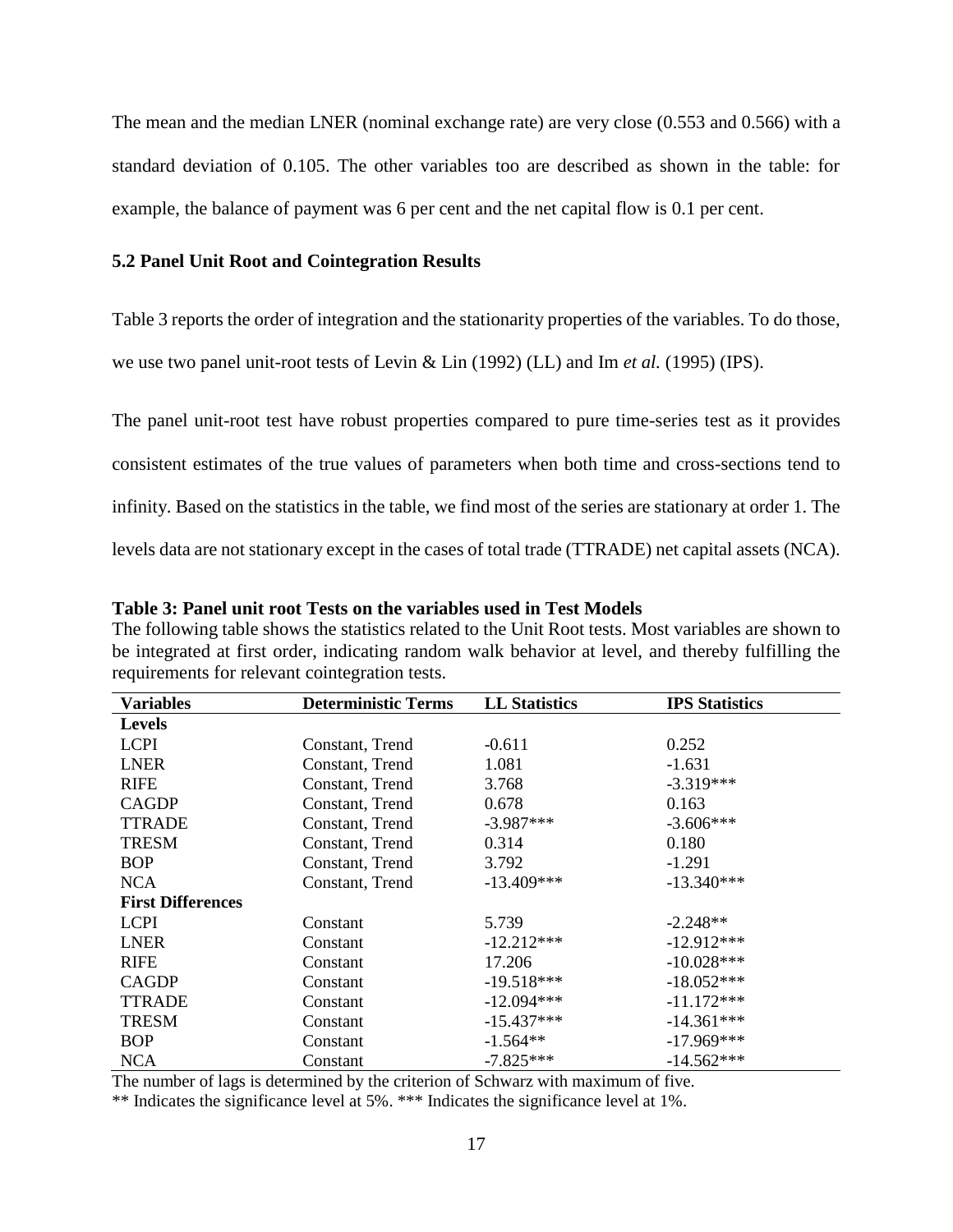We have also reported results pertaining to multicollinearity diagnostics of the variables used in this study as in Table 4. The choice of non-parity variables used in this study is thus restrictive to the results of the multicollinearity test.

| <b>Variable</b> | VIF  | 1/VIF    |
|-----------------|------|----------|
| <b>PPP</b>      | 5.77 | 0.173255 |
| <b>IFE</b>      | 1.54 | 0.648061 |
| <b>CAGDP</b>    | 1.40 | 0.716580 |
| <b>TTRADE</b>   | 6.98 | 0.143360 |
| <b>TRESM</b>    | 1.70 | 0.588454 |
| <b>BOP</b>      | 1.33 | 0.752885 |
| <b>NCA</b>      | 2.74 | 0.365419 |
| <b>Mean VIF</b> | 3.06 |          |

**Table 4: Multicollinearity (Variance Inflation Factor) Test Results**

\* VIF values of more than 10 shows significant multicollinearity.

No evidence of multicollinearity is found given the test statistics (VIF) are below 10. Hence, the way we have defined the variables, and transformed them, there is no multicollinearity-driven error in our parameter estimates.

Consistent with panel unit-root tests, the panel cointegration tests tend to reveal more powerful and reliable estimates on the two key variables, the prices (PPP) and interest rates (IFE). The test for the presence of cointegration between the panel-based variables is conducted after ensuring that the variables are integrated of order one, denoted as *I(1).* If the series are cointegrated, then the residuals would be integrated of no order, i.e. *I(0)*. Pedroni (1999, 2004) proposed several cointegration tests for panel data. A distinctive feature of this test is that it allows for considerable heterogeneity: see Table 5.

Furthermore, there is a possibility to include multiple regressors so that the conintegration vector varies across different sections of the panel, and also controls for heterogeneity in the residuals across cross-sectional units.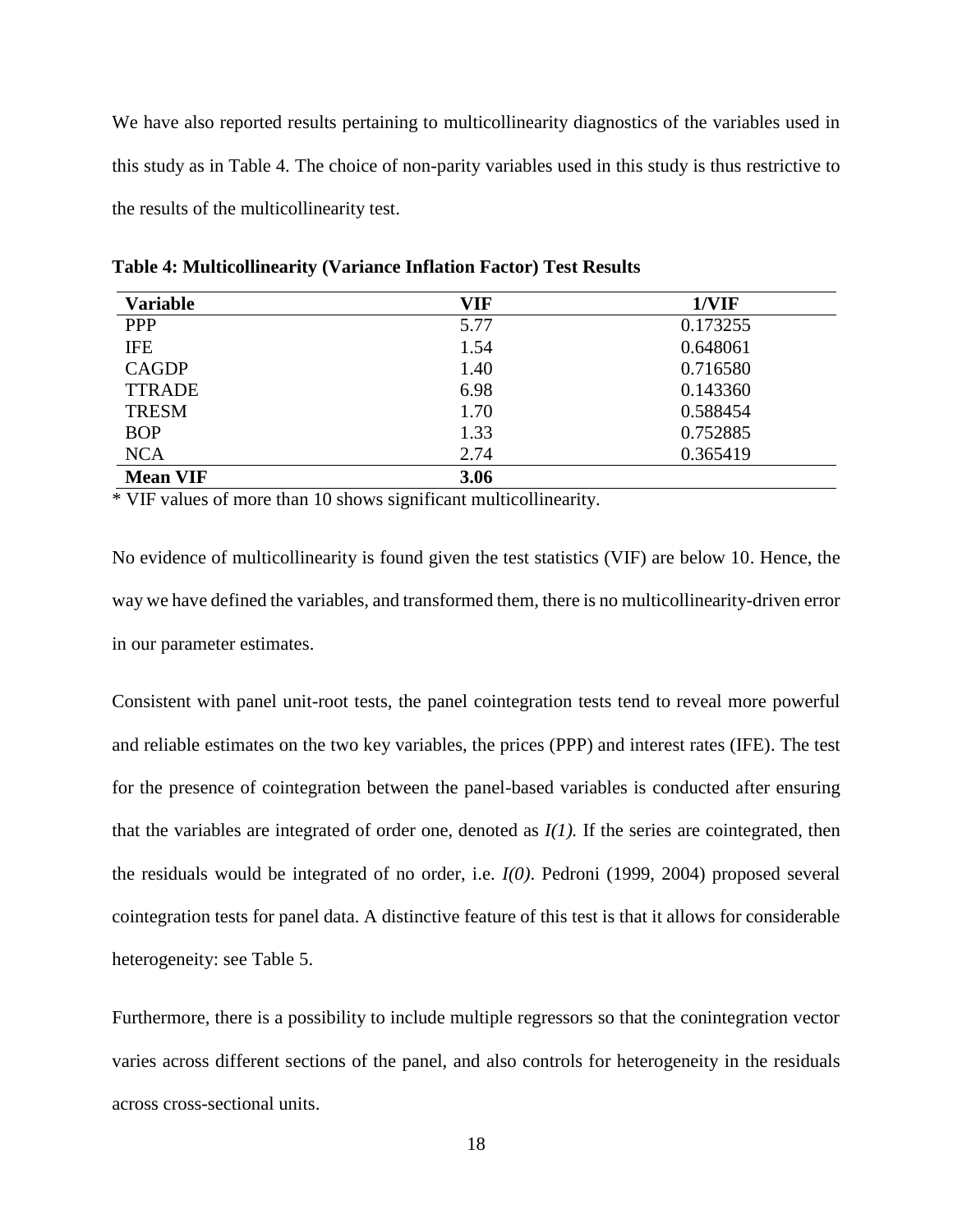| <b>Variables</b><br>$N = 2$ | $NER = f(Parity \& Non-parity)$ |                   | $NER = f(Parity)$    |                   |  |
|-----------------------------|---------------------------------|-------------------|----------------------|-------------------|--|
| $T = 120$                   | <b>Model without</b>            | <b>Model with</b> | <b>Model without</b> | <b>Model with</b> |  |
|                             | <b>Trend</b>                    | <b>Trend</b>      | <b>Trend</b>         | <b>Trend</b>      |  |
| Pedroni Cointegration       |                                 |                   |                      |                   |  |
| Panel v-stat                | 0.1548                          | $-0.3822$         | 2.8298***            | 1.3381            |  |
| Panel rho-stat              | $-0.7447$                       | $-0.1841$         | $-2.7065***$         | $-1.7750**$       |  |
| Panel pp-stat               | $-1.8284**$                     | $-1.8080**$       | $-3.3609***$         | $-2.8315***$      |  |
| Panel adf-stat              | $-1.7581**$                     | $-1.7835**$       | $-3.3203***$         | $-2.7534***$      |  |
| Group rho-stat              | $-0.5962$                       | 0.0779            | $-2.2308**$          | $-1.2282$         |  |
| Group pp-stat               | $-1.9986**$                     | $-2.0607**$       | $-3.8451***$         | $-2.8531***$      |  |
| Group adf-stat              | $-1.8832**$                     | $-2.0400**$       | $-3.8031***$         | $-2.7621***$      |  |

#### **Table 5: Panel Cointegration Test of Two Tests, Parity vs. Parity and Non-Parity**

Table below reports the statistics on Pedroni's test of cointegration. The test is conducted on two different models, one which include parity and non-parity factors and the other which only includes parity variables, as independent variables.

\*\* Indicates the significance level at 5%. \*\*\* Indicates the significance level at 1%.

The number of lags is determined by the criterion of Schwarz with maximum of fourteen.

The result of the Pedroni's cointegration test is reported in Table 4 as follows. Two different equations are taken into consideration: one which include parity and non-parity variables, and one that includes only parity variables (second half of the table). The cointegrating relationship between the parity variables holds, given that all seven test statistics are significant at 5 and 1 per cent significance levels.

# **5.3 Dynamic OLS Results**

In this section, we present test results to show the robustness of the results discussed in the previous sections. These results are obtained for a two-country scenario, namely the US and the UK currencies. Tables 6(a) and 6(b) reports the results for the DOLS test. This test is developed by Kao *et al.* [\(2001\)](#page-25-16) as an extension to the study of Stock *et al.* [\(1993\).](#page-26-3)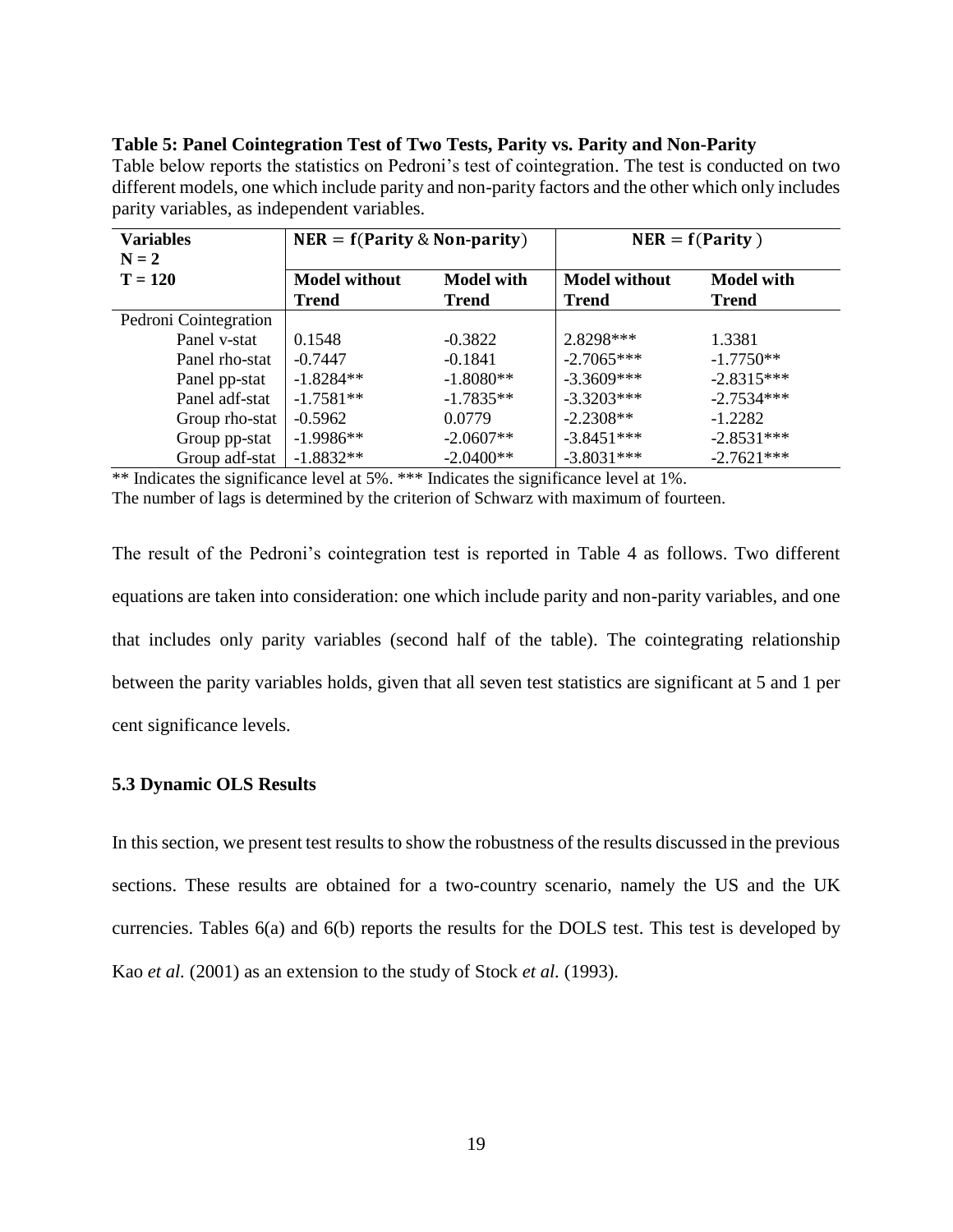## **Table 6(a): Results of Dynamic OLS Estimation: Data set over 1960-2014**

Table below reports statistics on the Dynamic OLS test of cointegration as a robustness test to the Pedroni cointegration test. Four different specifications are taken into account to identify the best model that fits the requirement of long-run relationship between variables.

| <b>Variables</b><br>$N = 2$ | $NER = f(Parity \& Non-parity)$ |                       | $NER = f(Parity)$     |                       |  |
|-----------------------------|---------------------------------|-----------------------|-----------------------|-----------------------|--|
| $T = 220$                   | <b>DOLS</b>                     | <b>DOLS</b>           | <b>DOLS</b>           | <b>DOLS</b>           |  |
|                             | $(Lag = 2, Lead = 1)$           | $(Lag = 1, Lead = 2)$ | $(Lag = 2, Lead = 1)$ | $(Lag = 1, Lead = 2)$ |  |
| <b>LCPI</b>                 | 0.064                           | 0.095                 | 0.134                 | 0.185                 |  |
|                             | (0.69)                          | (1.03)                | (1.38)                | $(1.91)$ *            |  |
| <b>RIFE</b>                 | 3.15                            | 0.380                 | 1.99                  | $-4.05$               |  |
|                             | $(10.78)$ ***                   | (1.30)                | $(6.35)$ ***          | $(-12.92)$ ***        |  |
| <b>CAGDP</b>                | $-0.541$                        | $-0.643$              | ۰                     |                       |  |
|                             | $(-1.96)$ **                    | $(-2.33)$ **          |                       |                       |  |
| <b>TTRADE</b>               | 0.300                           | 0.225                 |                       |                       |  |
|                             | (0.93)                          | (0.69)                |                       |                       |  |
| <b>TRESM</b>                | 0.040                           | 0.038                 | -                     |                       |  |
|                             | $(8.50)$ ***                    | $(8.21)$ ***          |                       |                       |  |

\* Indicates the significance level at 10%; \*\* Indicates the significance level at 5%; and \*\*\* Indicates the significance level at 1%.

One of the basic aims of this test is to correct for endogeneity bias and serial correlation, so as to bring about standard normal inferences of the estimators. The estimators of DOLS augment the static regression with certain lags, leads as well as contemporaneous values of the regressors in first differences. The outcome would be more precise estimation as well as more powerful tests compared to simple cointegration tests, given that the information about the cointegrating vectors is pooled. Furthermore, the estimator of the DOLS is straightforward for the sake of computation, and relevant test statistics have standard asymptotic distribution (Mark *et al.*[, 2003\)](#page-25-17). The two parity theorems of PPP and IFE are always considered as long-run equilibrium theories. Here we have, for the first time, both variables becoming strongly significant because these tests are the most refined tests to-date that yields reliable results. Hence, the significance of both prices and interest rate differences in the Table 5 finally shows that the parity theorems hold very well with strong correlations with the nominal exchange rate.

The test results for the period of free-floating era is shown in the next table  $(6(b))$ .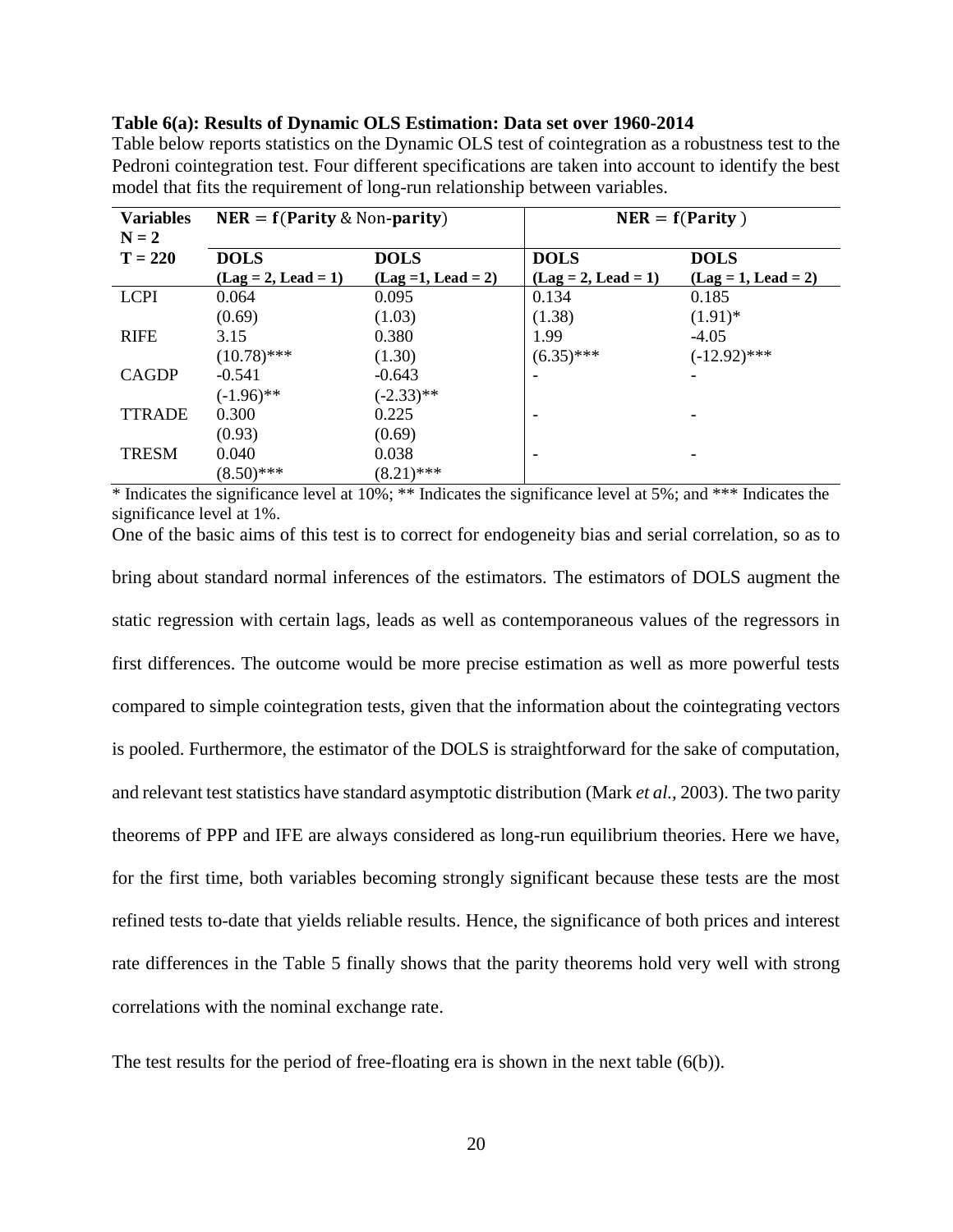| <b>Variables</b><br>$N = 2$ | $NER = f(Parity \& Non-parity)$ |                       | $NER = f(Parity)$     |                       |  |
|-----------------------------|---------------------------------|-----------------------|-----------------------|-----------------------|--|
| $T = 120$                   | <b>DOLS</b>                     | <b>DOLS</b>           | <b>DOLS</b>           | <b>DOLS</b>           |  |
|                             | $(Lag = 2, Lead = 1)$           | $(Lag = 1, Lead = 2)$ | $(Lag = 2, Lead = 1)$ | $(Lag = 1, Lead = 2)$ |  |
| <b>LCPI</b>                 | 0.212                           | 0.315                 | 0.117                 | 0.156                 |  |
|                             | (0.72)                          | (1.07)                | (0.39)                | (0.52)                |  |
| <b>RIFE</b>                 | $-2.477$                        | $-8.609$              | $-1.112$              | $-4.530$              |  |
|                             | $(-3.81)$ ***                   | $(-13.22)$ ***        | $(-1.66)*$            | $(-6.75)$ ***         |  |
| <b>CAGDP</b>                | $-0.391$                        | 0.082                 |                       |                       |  |
|                             | $(-0.83)$                       | (0.17)                |                       |                       |  |
| <b>TTRADE</b>               | $-0.822$                        | $-1.337$              |                       |                       |  |
|                             | $(-2.00)$ **                    | $(-3.25)$ ***         |                       |                       |  |
| <b>TRESM</b>                | $-0.028$                        | $-0.061$              |                       |                       |  |
|                             | $(-1.37)$                       | $(-2.91)$ ***         |                       |                       |  |
| <b>BOP</b>                  | $-0.061$                        | 0.0431                |                       |                       |  |
|                             | $(-2.02)$ **                    | (1.41)                |                       |                       |  |
| <b>NCA</b>                  | 15.168                          | 15.309                |                       |                       |  |
|                             | $(2.06)$ **                     | $(2.08)$ **           |                       |                       |  |

**Table 6(b): Results of Dynamic OLS Estimation: Data set over 1984-2014**

Comparing the two results for pre-to-post and the post-Bretton Woods periods indicates that the results are broadly similar (second half of the table is striking). In either case, the CPI is not always significant as a factor for the nominal exchange rate changes if the model uses more than parity factors. When appropriate lead and lag are specified, the results as in Table 6(a) shows that the longer period data reveal both price and interest rate are significant. When a shorter period is used (120 quarters) the price factor is not significant. <sup>4</sup> With a long period data set, and with applied DOLS, we show that the parity factors are significantly affecting the exchange rate.

The coefficient for the PPP factor is tested using a 2-lag and then refining it to a 1-lag specification. The tests show that the coefficient with one lag and 2 leads (0.185 with a t-value of 1.91) is statistically significant at 10 per cent level. Further, the coefficient on IFE is -4.05 with a t-value

 $\overline{a}$ 

<sup>&</sup>lt;sup>4</sup> A very useful comment was made by an anonymous reviewer to include more variables than the ones we had included in the test model. The data series for the extra variables on the applied intervals of time do not go beyond 1985: so the second test with more factors only covers the post-Bretton-Woods period as shown in the Table 5(b).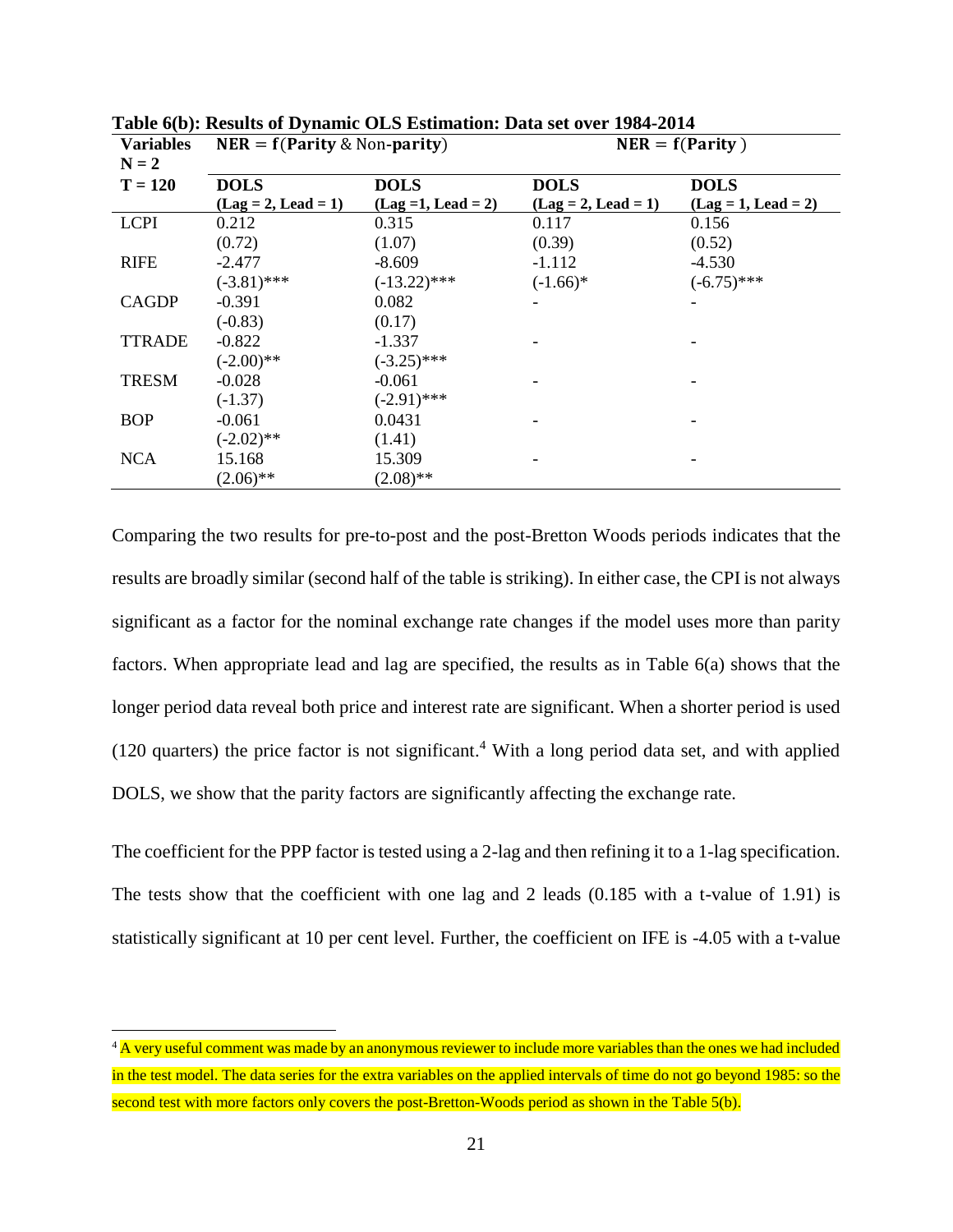of -12.92 is significant at 1 per cent level. The directions of the variables are consistent with the theorems (see Table 1). That is, changes in *prices and interest rate differences across the two developed trading nations do significantly determine the changes in the nominal exchange rate*. This finding is in support of the parity theorems as holding in the long run over fixed-and-free floating as well as during the free floating periods.

To augment this result, we used non-parity factors as control variables (see the statistics in the first half of the table). The results indicate that the inflation is not a significant variable with non-parity factors introduced in the model. However, the real interest rate is significant (3.15 with 10.78 tvalue) is statistically significant at 1 per cent level. The results with non-parity variables did not reveal PPP to be a significant factor. Thus, testing the parity theorems alone (see second half of the table) with a dynamic model with lags and leads reveals support for the parity factors as significant for exchange rate determination. Two of the three non-parity factors are significantly correlated with nominal exchange rates of the US and the UK.

# **5. Conclusion**

This paper is a renewed attempt using more appropriate econometric methodology to re-state the often-tested parity theorems from monetary economics point of view. The reason for revisiting this research are: there is only weak support to-date for these theorems, especially PPP, despite lots of studies; and the existing literature suggests that a more appropriate econometric approach is needed to reveal the underlying behaviour to solve this "puzzle". We use a long length time series of 220 quarterly observations in one test and 120 quarters covering the free-floating recent period. Our maintained hypotheses are that the relative prices and relative interest rates across two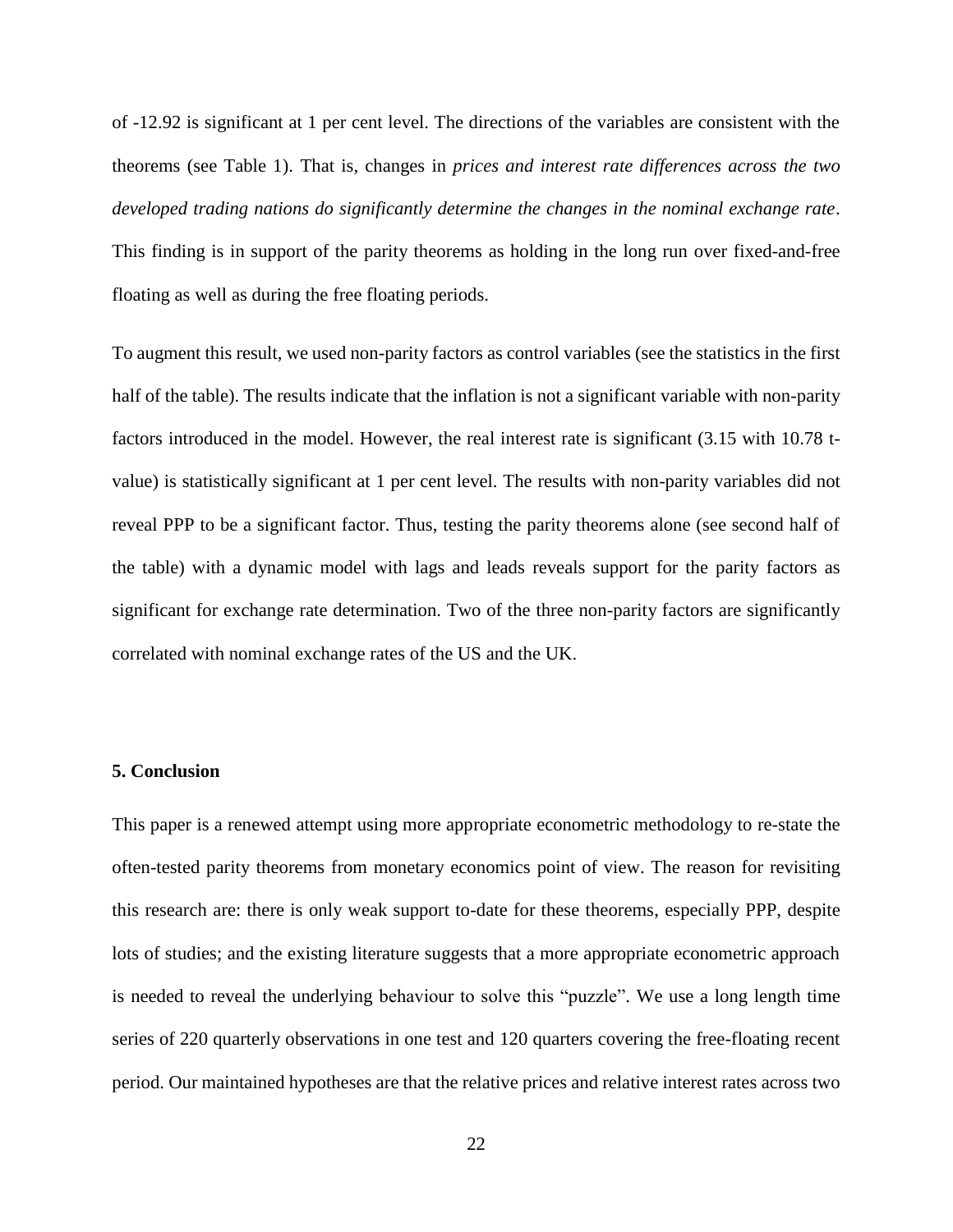trading nations are significant factors for exchange rate formation. The US and UK data were used since data are available for these economies readily for a long length of time. The methods used are panel cointegration and the robust DOLS.

The results revealed that both the PPP and IFE theorems are strongly supported, which is a new finding for the US-UK data set for 1960-2014 period and 1984-2014. If the correct lags and leads are specified, and if the interest rates are computed as real interest rates in a dynamic model, then we note that a simple test of just the parity factors provide support for the parity theorems. An extended data set using many more variables would also be relevant, but in our tests, not all nonparity factors turn out to be significant whereas a re-specification of parity factors alone showed a significant relationship with nominal exchange rate.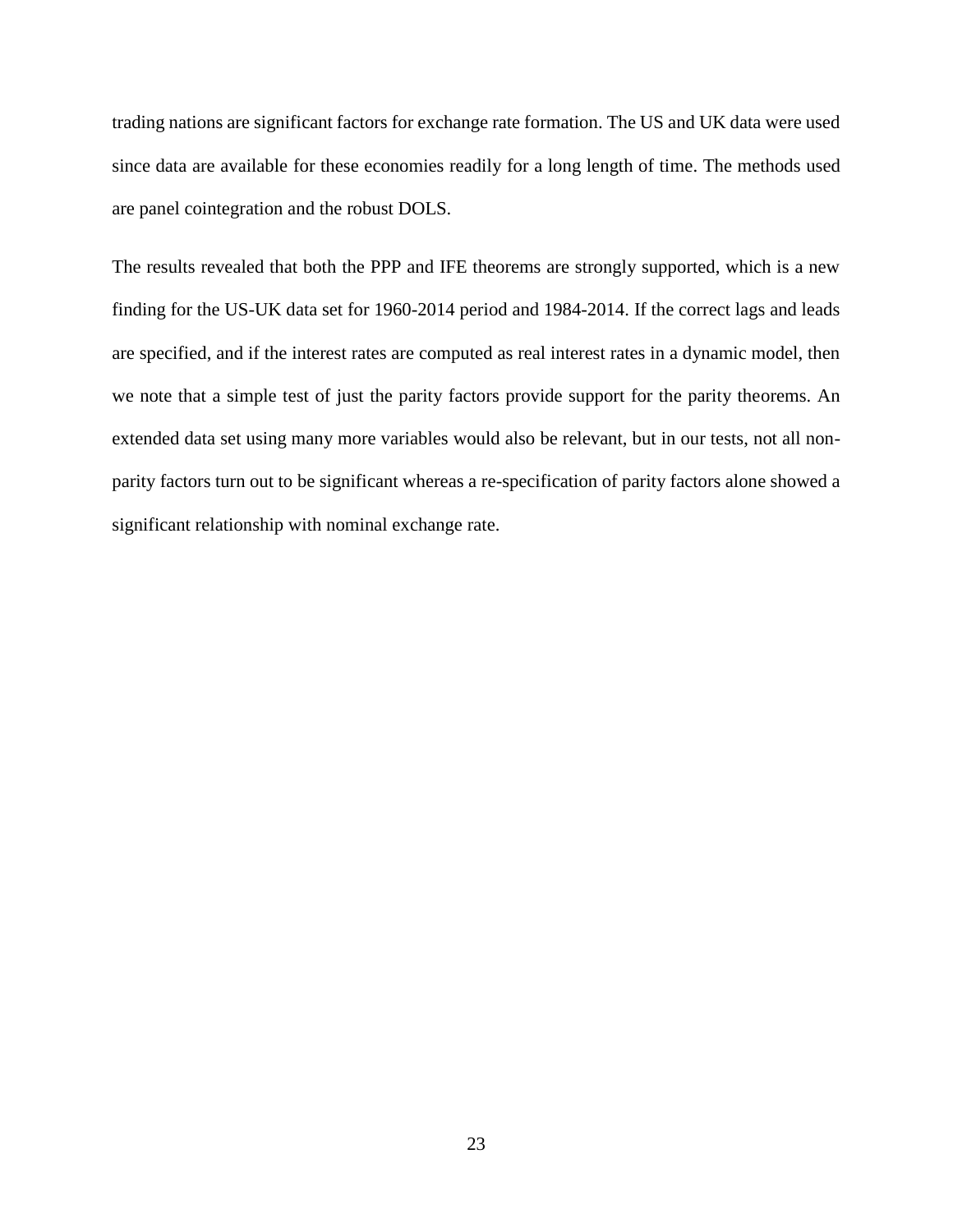# **References**

- <span id="page-24-7"></span>Andersson, J., & Lyhagen, J. (1999). A long memory panel unit root test: PPP revisited. Stockholm School of Economics Working Paper, 303.
- <span id="page-24-0"></span>Bahmani-Oskooee, M., Kutan, A. M., & Zhou, S. (2009). Towards solving the PPP puzzle: evidence from 113 countries. Applied Economics, 41(24): 3057-3066.
- <span id="page-24-16"></span>Calvo, G. A., Izquierdo, A., & Talvi, E. (2003). Sudden stops, the real exchange rate, and fiscal sustainability: Argentina's lessons: National Bureau of Economic Research.
- <span id="page-24-1"></span>Cassel, G. (1918). Abnormal deviations in international exchanges. The Economic Journal, 28(112): 413-415.
- <span id="page-24-12"></span>Cumby, R. E., & Obstfeld, M. (1981). A Note on Exchange‐Rate Expectations and Nominal Interest Differentials: A Test of the Fisher Hypothesis. The Journal of Finance, 36(3): 697- 703.
- <span id="page-24-5"></span>Dickey, D. A., & Fuller, W. A. (1981). Likelihood ratio statistics for autoregressive time series with a unit root. Econometrica: Journal of the Econometric Society 1057-1072.
- <span id="page-24-8"></span>Dornbusch, R. (1976). Expectations and Exchange Rate Dynamics. Journal of Political Economy, 84(6): 1161-1176.
- <span id="page-24-14"></span>Dornbusch, R., & Fischer, S. (1980). Exchange rates and the current account. The American Economic Review 960-971.
- <span id="page-24-6"></span>Edison, H. J. (1987). Purchasing power parity in the long run: A test of the dollar/pound exchange rate (1890-1978). Journal of Money, Credit and Banking, 19(3): 376-387.
- <span id="page-24-3"></span>Edison, H. J., & Melick, W. R. (1999). Alternative approaches to real exchange rates and real interest rates: three up and three down. International Journal of Finance & Economics, 4(2): 93-111.
- <span id="page-24-9"></span>Edison, H. J., & Pauls, B. D. (1993). A re-assessment of the relationship between real exchange rates and real interest rates: 1974–1990. Journal of Monetary Economics, 31(2): 165-187.
- <span id="page-24-15"></span>Engel, C. M., & Flood, R. P. (1985). Exchange rate dynamics, sticky prices and the current account. Journal of Money, Credit and Banking 312-327.
- <span id="page-24-2"></span>Fisher, I. (1930) The theory of interest. New York, Macmillan.
- <span id="page-24-13"></span>Frankel, J. A., & Rose, A. K. (1996). Currency crashes in emerging markets: An empirical treatment. Journal of International Economics, 41(3): 351-366.
- <span id="page-24-4"></span>Frenkel, J. A. (1976). A monetary approach to the exchange rate: doctrinal aspects and empirical evidence. the scandinavian Journal of economics 200-224.
- <span id="page-24-11"></span>Hill, C. H. (Ed.). (2004), International business: Competing in the global marketplace (5 ed.). McGraw-Hill College
- <span id="page-24-17"></span>Im, K. S., Pesaran, M. H., & Shin, Y. (1995). Testing for unit roots in heterogeneous panels Working Paper: Cambridge University.
- <span id="page-24-10"></span>Johansen, S. r., & Juselius, K. (1992). Testing structural hypotheses in a multivariate cointegration analysis of the PPP and the UIP for UK. Journal of Econometrics, 53(1–3): 211-244.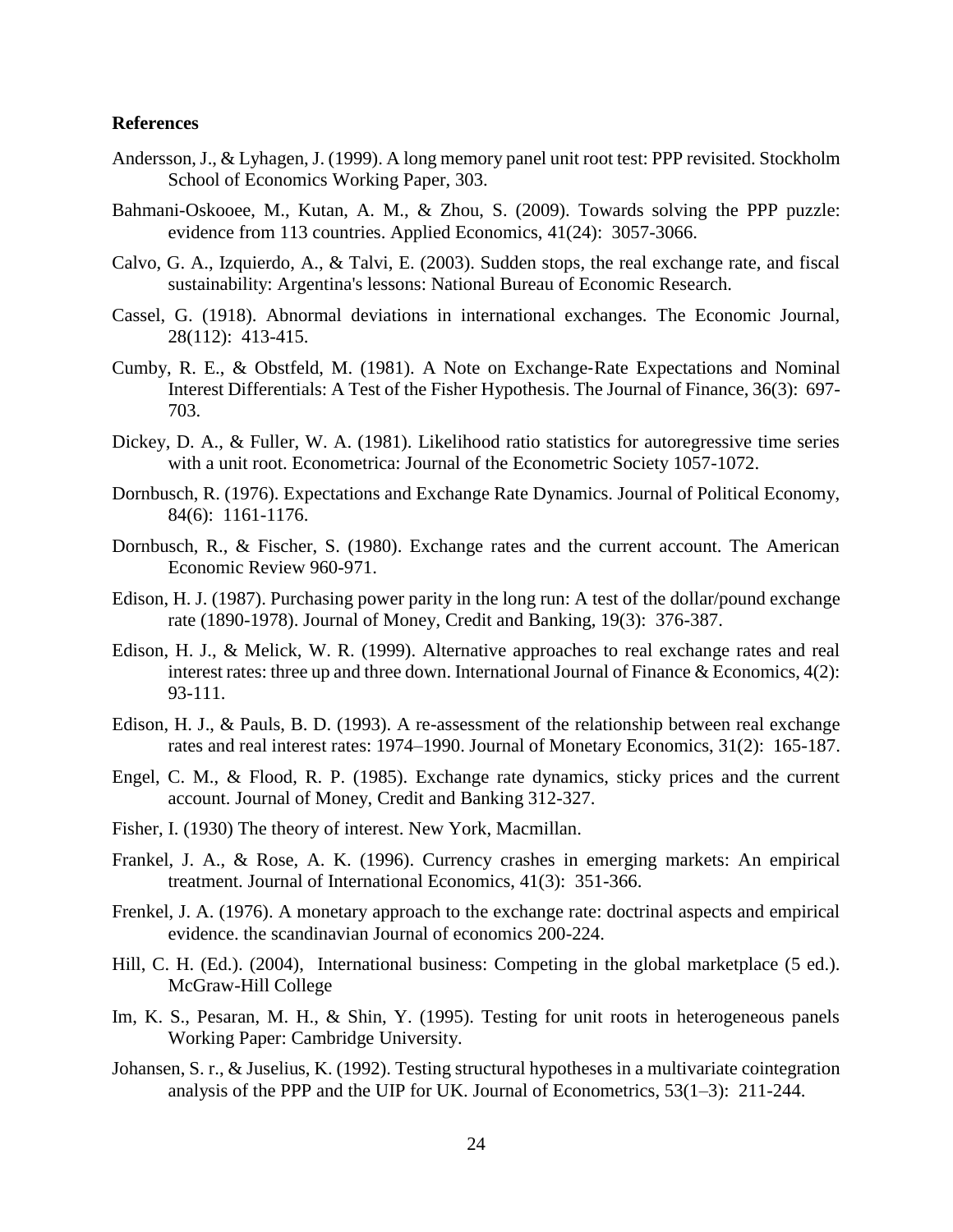- <span id="page-25-16"></span>Kao, C., & Chiang, M.-H. (2001). On the estimation and inference of a cointegrated regression in panel data. Advances in econometrics, 15 179-222.
- <span id="page-25-12"></span>Karfakis, C., & Kim, S.-J. (1995). Exchange rates, interest rates and current account news: some evidence from Australia. Journal of International Money and Finance, 14(4): 575-595.
- <span id="page-25-0"></span>Kim, Y. (2000). Causes of capital flows in developing countries. Journal of International Money and Finance, 19(2): 235-253.
- <span id="page-25-2"></span>Levin, A. T., & Lin, C.-F. (1992). Unit root tests in panel data: asymptotic and finite-sample properties: University of California at San Diego, Economics Working Paper Series.
- <span id="page-25-4"></span>Lothian, J. R., & Taylor, M. P. (1996). Real exchange rate behavior: the recent float from the perspective of the past two centuries. Journal of Political Economy 488-509.
- <span id="page-25-6"></span>Lothian, J. R., & Taylor, M. P. (2000). Purchasing power parity over two centuries: strengthening the case for real exchange rate stability: a reply to Cuddington and Liang. Journal of International Money and Finance, 19(5): 759-764.
- <span id="page-25-1"></span>Manzur, M., & Ariff, M. (1995). Purchasing power parity: new methods and extensions. Applied Financial Economics, 5(1): 19-26.
- <span id="page-25-11"></span>Marini, G., & Piersanti, G. (2003). Fiscal deficits and currency crises. CEIS Tor Vergata-Research Paper Series(15).
- <span id="page-25-8"></span>Mark, N. C. (1985). Some evidence on the international inequality of real interest rates. Journal of International Money and Finance, 4(2): 189-208.
- <span id="page-25-17"></span>Mark, N. C., & Sul, D. (2003). Cointegration Vector Estimation by Panel DOLS and Long-run Money Demand. Oxford Bulletin of Economics and Statistics, 65(5): 655-680.
- <span id="page-25-10"></span>Martínez, J. (1999). Mexico's balance of payments and exchange rates: a cointegration analysis. The North American Journal of Economics and Finance, 10(2): 401-421.
- <span id="page-25-9"></span>Meese, R., & Rogoff, K. (1988). Was It Real? The Exchange Rate-Interest Differential Relation over the Modern Floating-Rate Period. The Journal of Finance, 43(4): 933-948.
- <span id="page-25-7"></span>Mishkin, F. S. (1984). Are Real Interest Rates Equal Across Countries? An Empirical Investigation of International Parity Conditions. The Journal of Finance, 39(5): 1345-1357.
- <span id="page-25-3"></span>Mollick, A. V. (1999). The real exchange rate in Brazil Mean reversion or random walk in the long run? International Review of Economics & Finance, 8(1): 115-126.
- <span id="page-25-14"></span>Pedroni, P. (1999). Critical Values for Cointegration Tests in Heterogeneous Panels with Multiple Regressors. Oxford Bulletin of Economics and Statistics, 61(S1): 653-670.
- <span id="page-25-15"></span>Pedroni, P. (2004). Panel Cointegration: Asymptotic and Finite Sample Properties of Pooled Time Series Tests with an Application to the PPP Hypothesis. Econometric Theory, 20(3): 597- 625.
- <span id="page-25-5"></span>Phillips, P. C., & Perron, P. (1988). Testing for a unit root in time series regression. Biometrika, 75(2): 335-346.
- <span id="page-25-13"></span>Rivera‐Batiz, F. L., & Rivera‐Batiz, L. A. (2001). International financial liberalization, capital flows, and exchange rate regimes: an introduction. Review of International Economics, 9(4): 573-584.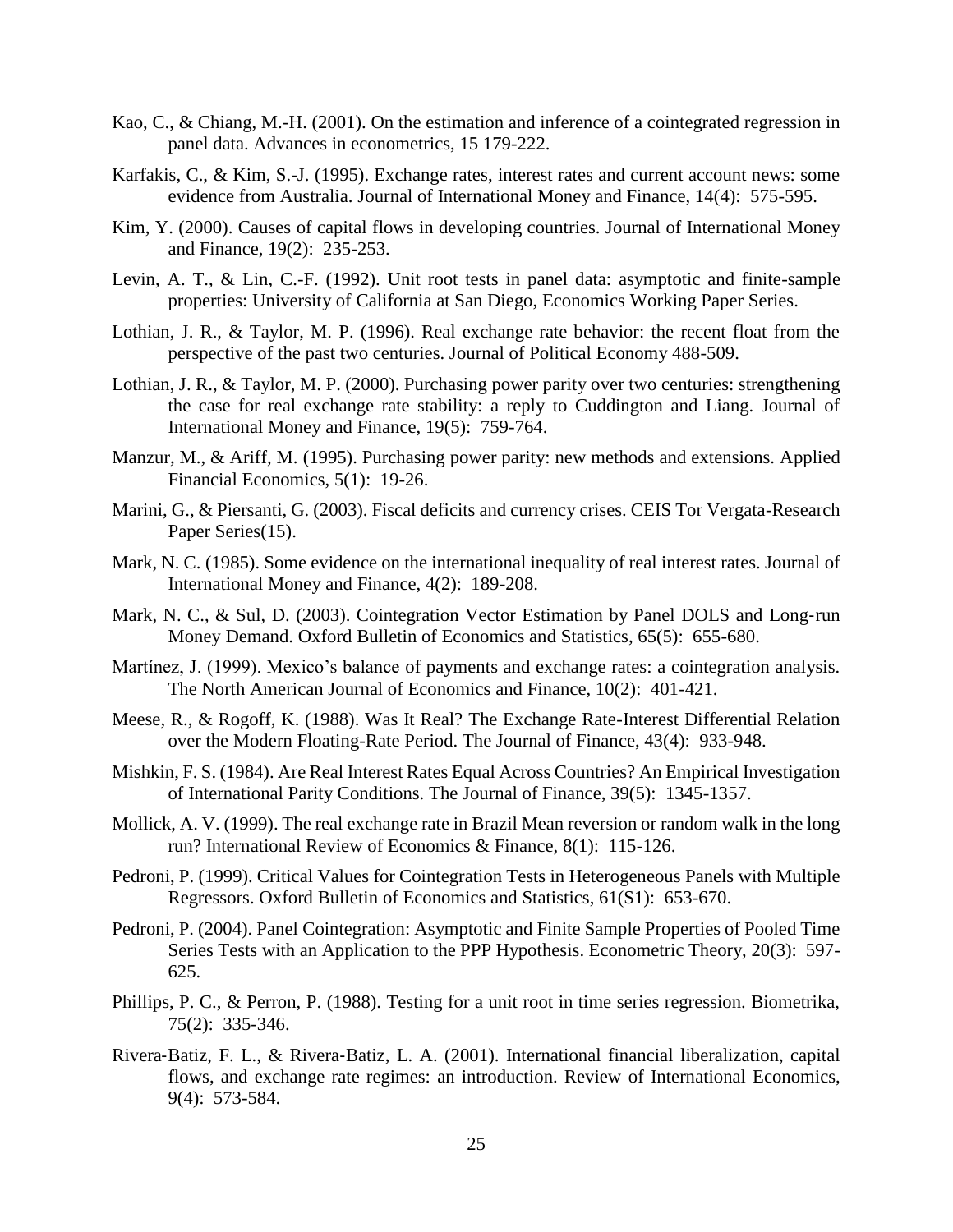- <span id="page-26-0"></span>Rogoff, K. (1996). The purchasing power parity puzzle. Journal of Economic literature, 34(2): 647-668.
- <span id="page-26-1"></span>Shively, P. A. (2001). A test of long-run purchasing power parity. Economics Letters, 73(2): 201- 205.
- <span id="page-26-3"></span>Stock, J. H., & Watson, M. W. (1993). A simple estimator of cointegrating vectors in higher order integrated systems. Econometrica: Journal of the Econometric Society 783-820.
- <span id="page-26-2"></span>Throop, A. W. (1993). A generalized uncovered interest parity model of exchange rates Economic Review (Vol. 2, pp. 3-16). Federal Reserve Bank of San Francisco.